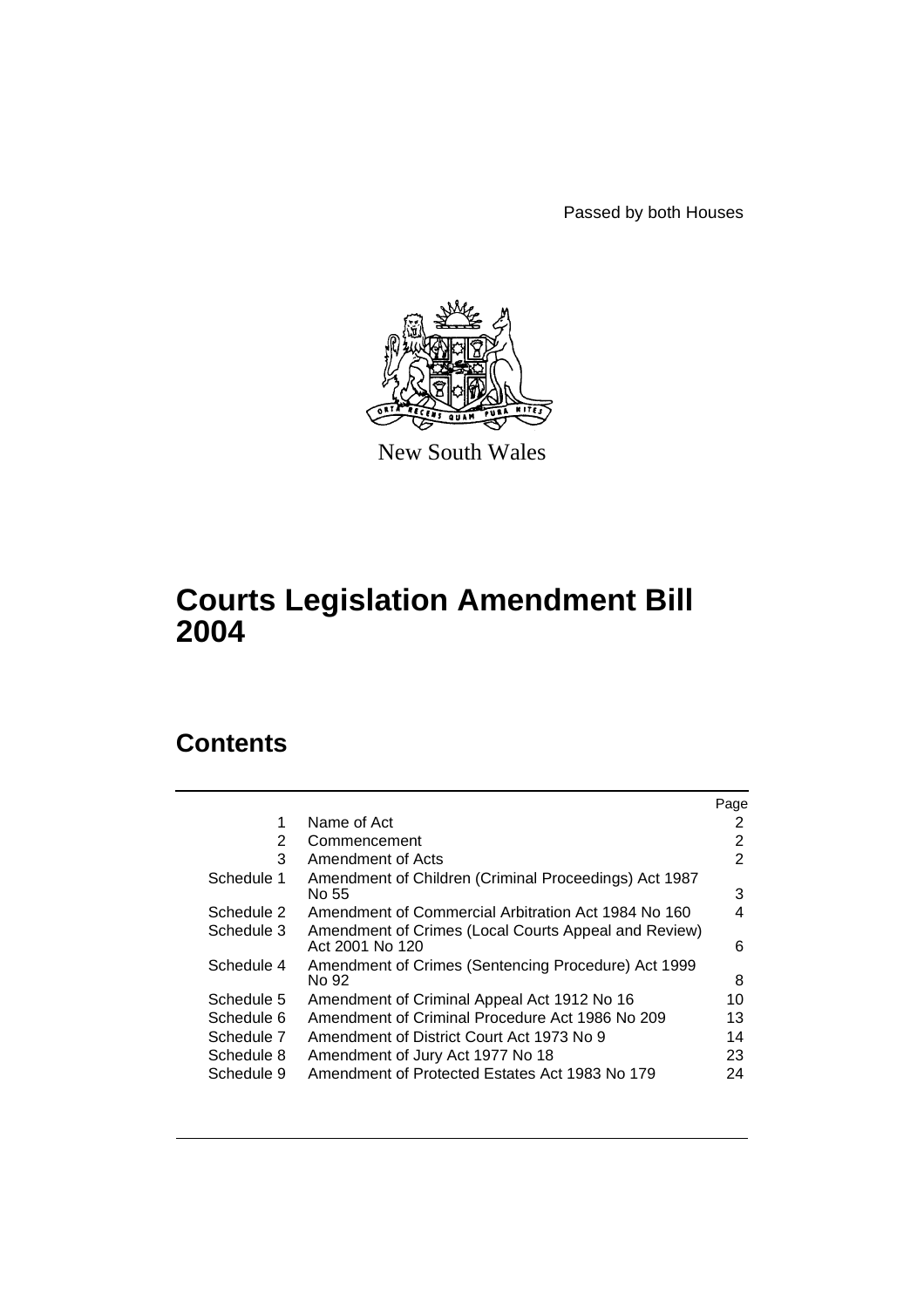*I certify that this PUBLIC BILL, which originated in the LEGISLATIVE ASSEMBLY, has finally passed the LEGISLATIVE COUNCIL and the LEGISLATIVE ASSEMBLY of NEW SOUTH WALES.*

> *Clerk of the Legislative Assembly. Legislative Assembly, Sydney, , 2004*



New South Wales

# **Courts Legislation Amendment Bill 2004**

Act No , 2004

An Act to amend certain Acts with respect to courts and court procedures and proceedings; to amend the *Protected Estates Act 1983* with respect to the powers of the Protective Commissioner; to amend the *Commercial Arbitration Act 1984* by way of statute law revision; and for other purposes.

*I have examined this Bill, and find it to correspond in all respects with the Bill as finally passed by both Houses.*

*Chairman of Committees of the Legislative Assembly.*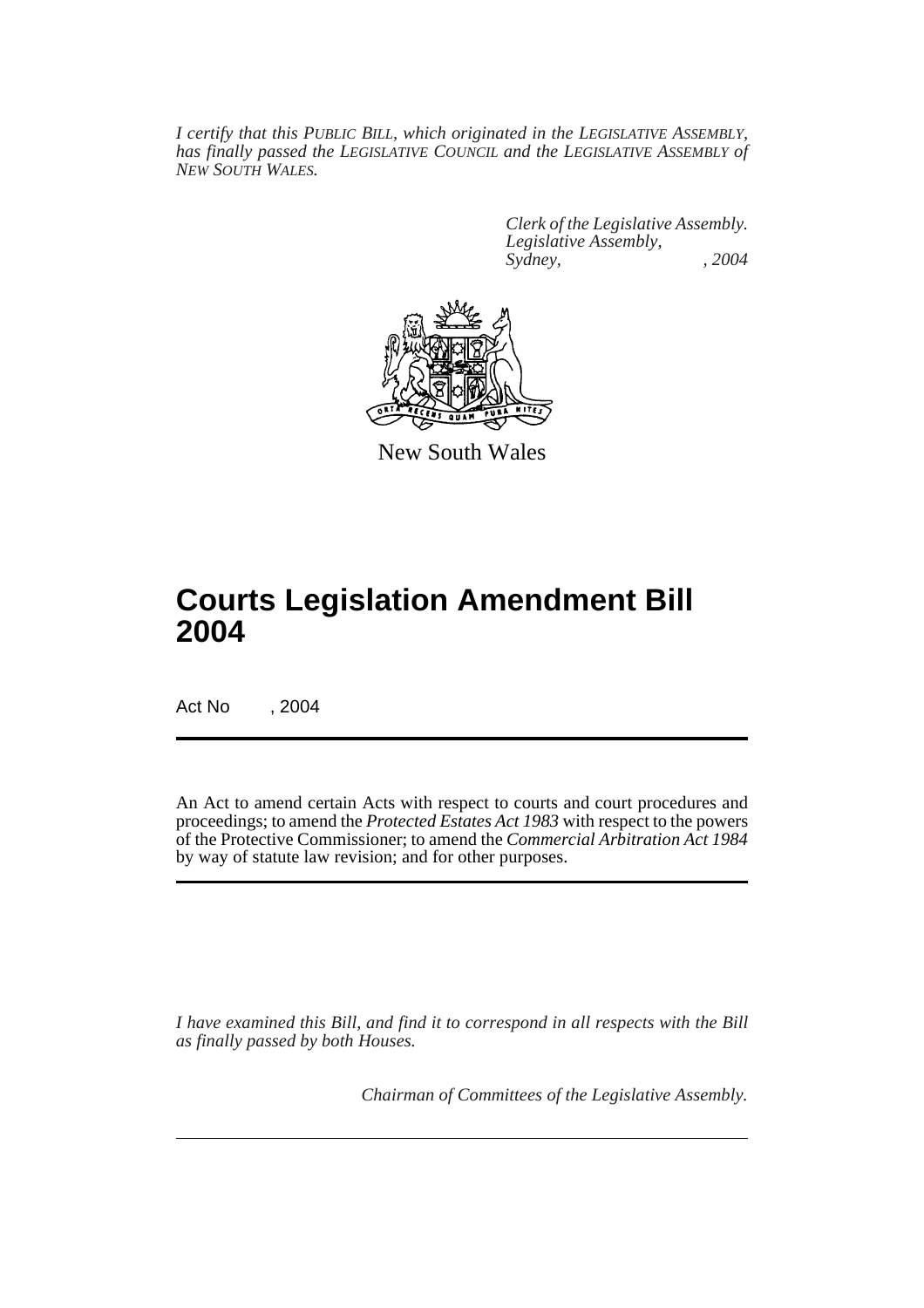# **The Legislature of New South Wales enacts:**

# **1 Name of Act**

This Act is the *Courts Legislation Amendment Act 2004*.

# **2 Commencement**

- (1) This Act commences on the date of assent, except as provided by this section.
- (2) Schedule 5, and section 3 in its application to that Schedule, commences on a day or days to be appointed by proclamation.

# **3 Amendment of Acts**

The Acts specified in Schedules 1–9 are amended as set out in those Schedules.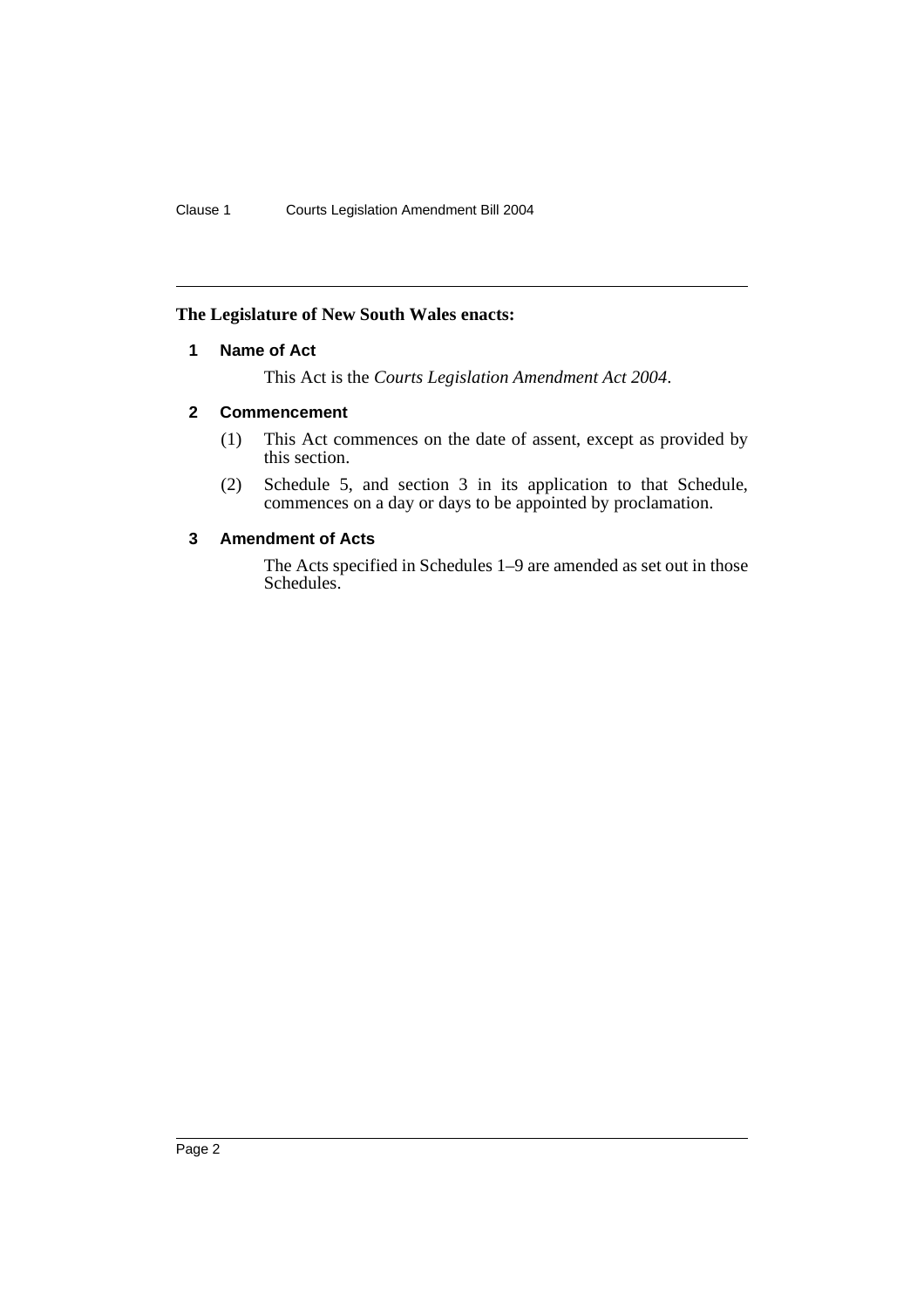Amendment of Children (Criminal Proceedings) Act 1987 No 55 Schedule 1

# **Schedule 1 Amendment of Children (Criminal Proceedings) Act 1987 No 55**

(Section 3)

### **Section 33 Penalties**

Omit section 33 (1A) (b). Insert instead:

(b) must contain a condition to the effect that, during the term of the bond, the person under bond will be of good behaviour, and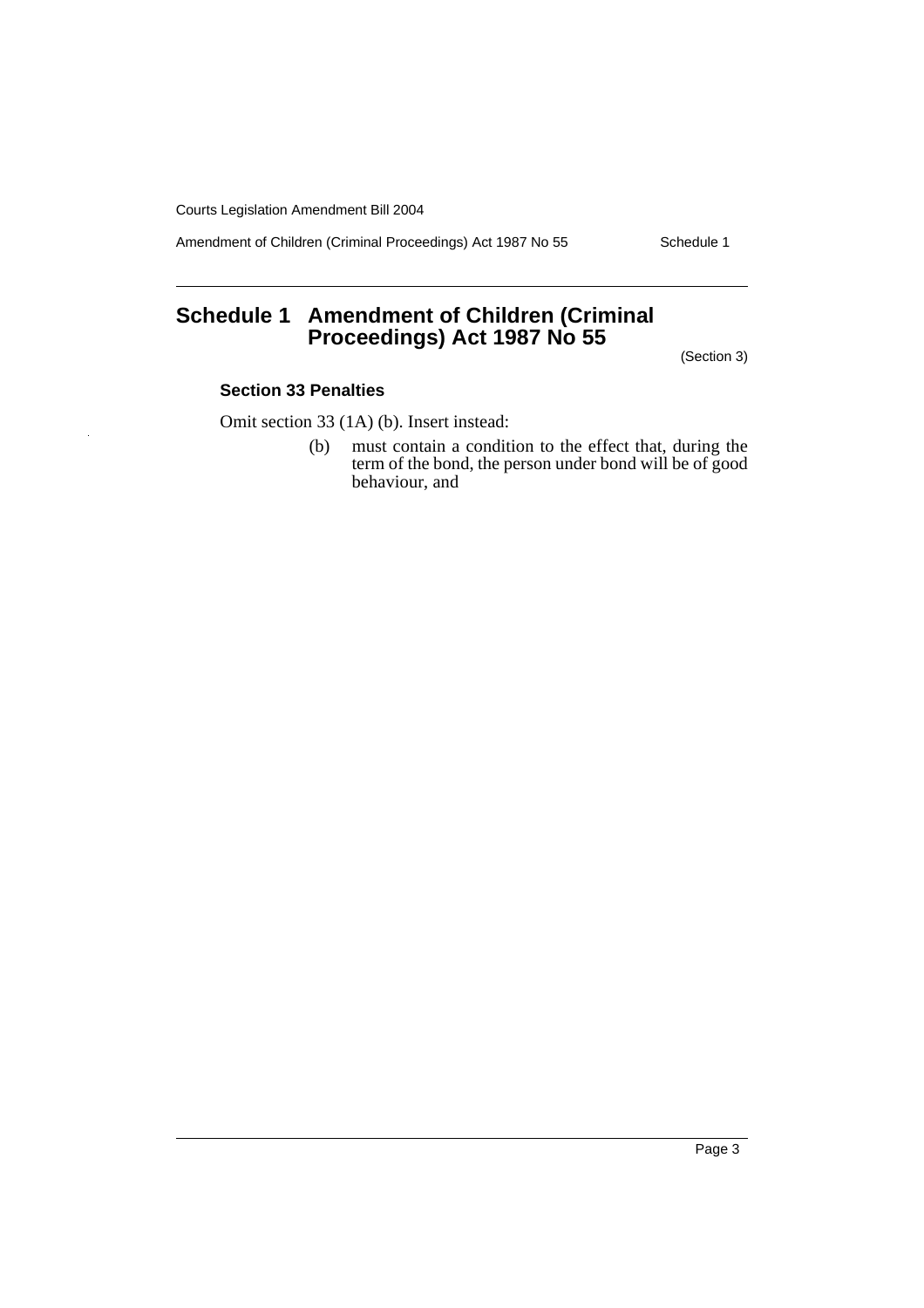Schedule 2 Amendment of Commercial Arbitration Act 1984 No 160

# **Schedule 2 Amendment of Commercial Arbitration Act 1984 No 160**

(Section 3)

# **[1] Section 4 Definitions**

Insert in alphabetical order in section 4 (1):

*assess*, in relation to costs, means assess under Division 6 of Part 11 of the *Legal Profession Act 1987*.

### **[2] Section 34 Costs**

Omit section 34 (1) (b). Insert instead:

(b) settle the amount (or any part of the amount) of costs to be so paid, or arrange for the assessment of those costs (or any part of them), and

### **[3] Section 34 (1) (c)**

Omit "taxed". Insert instead "assessed".

### **[4] Section 34 (2)**

Omit "shall, except so far as taxed or settled by the arbitrator or umpire, be taxable in the Court".

Insert instead "are to be assessed (except to the extent that they have been settled by the arbitrator or umpire)".

### **[5] Section 35 Assessment of arbitrator's or umpire's fees and expenses**

Omit "taxed in the Court" wherever occurring in section 35 (1) (b), (2) and (4).

Insert instead "assessed".

### **[6] Section 35 (3)**

Omit "appear and be heard on any taxation under this section".

Insert instead "make written submissions to the costs assessor in respect of any assessment required by this section".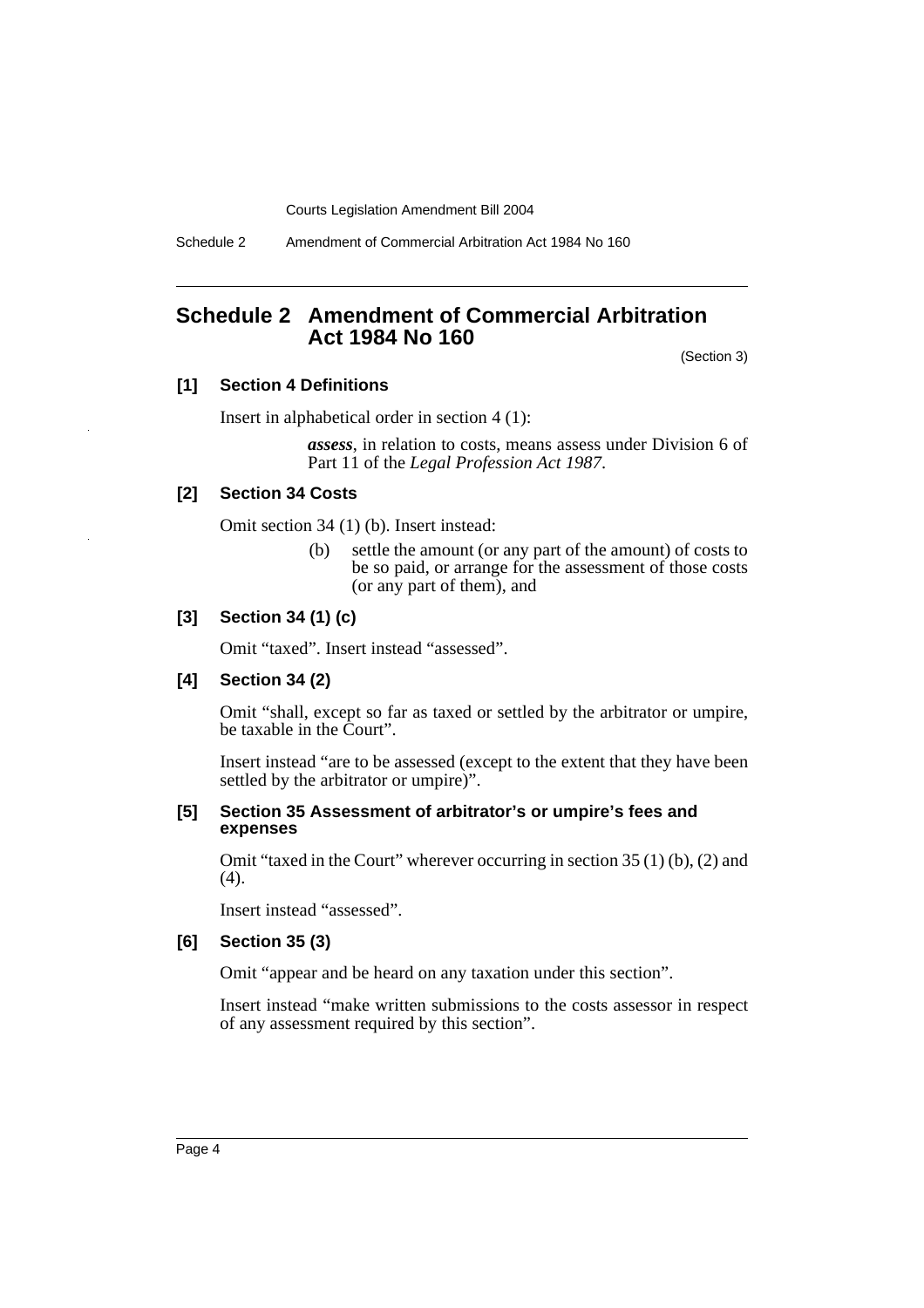Amendment of Commercial Arbitration Act 1984 No 160 Schedule 2

# **[7] Section 35 (4)**

Omit "reasonable on taxation".

Insert instead "fair and reasonable on assessment".

# **[8] Section 35A**

Insert after section 35:

### **35A Application of Division 6 of Part 11 of Legal Profession Act 1987**

For the purposes of sections 34 and 35, Division 6 of Part 11 of the *Legal Profession Act 1987* applies with any necessary modifications.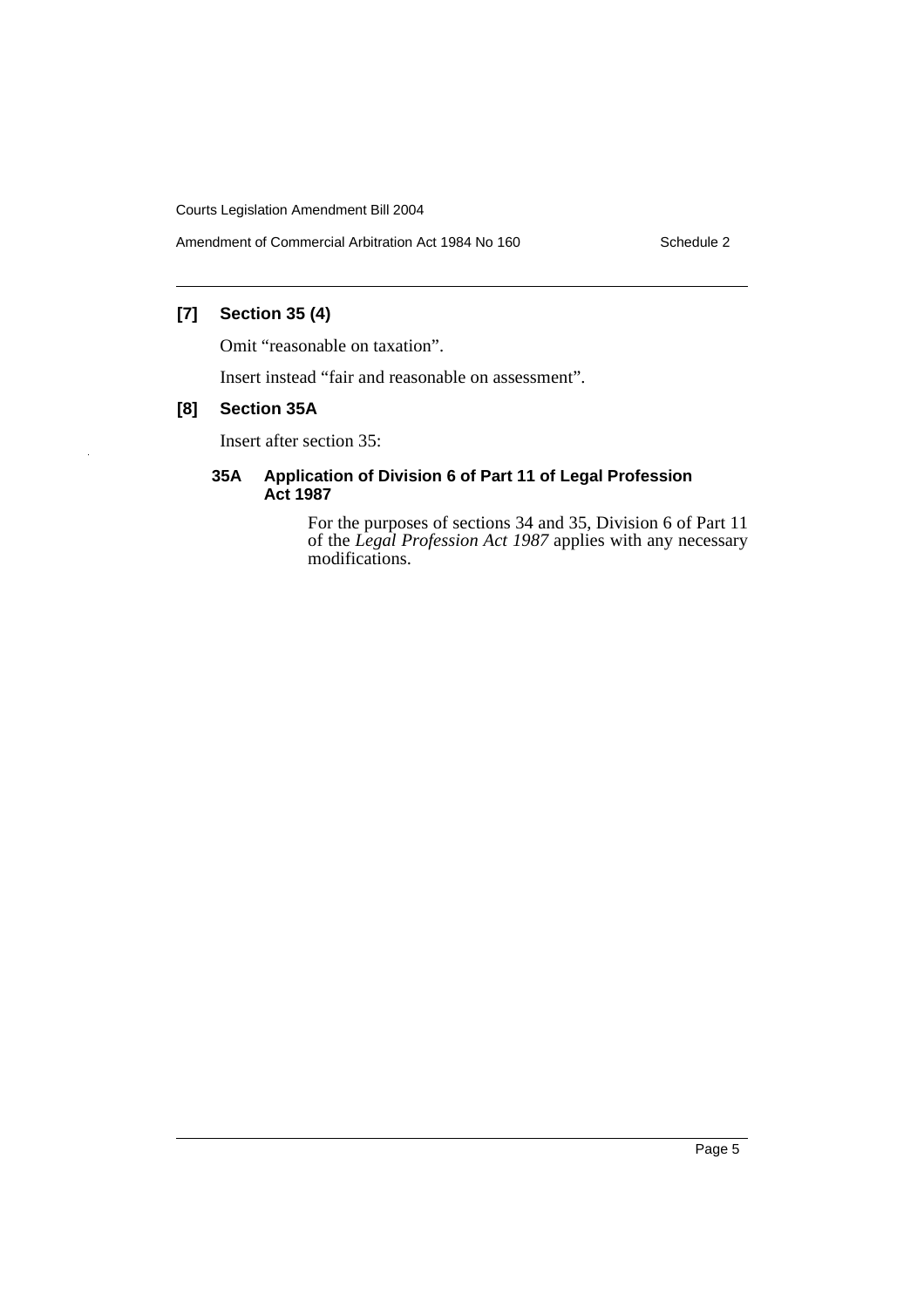Schedule 3 Amendment of Crimes (Local Courts Appeal and Review) Act 2001 No 120

# **Schedule 3 Amendment of Crimes (Local Courts Appeal and Review) Act 2001 No 120**

(Section 3)

### **[1] Section 11A**

Insert after section 11:

### **11A Appeals as of right against Local Court's refusal of application for annulment of conviction or sentence**

- (1) Any defendant whose application under section 4 for annulment of a conviction or sentence has been refused by the Local Court may appeal to the District Court against the refusal.
- (2) An appeal under this section must be made within 28 days after the Local Court notifies the defendant of its refusal of the application.
- (3) Not more than one appeal may be made under this section in respect of any particular conviction or sentence.

### **[2] Section 13 Late applications for leave to appeal**

Insert after section 13 (1) (a):

(a1) by any defendant by whom an appeal could be made under section 11A, but for section  $11A(2)$ , and

## **[3] Section 13 (2)**

Insert ", or the relevant application under section 4 is refused, as the case may require" after "made or imposed".

### **[4] Section 14 Lodgment of appeals and applications for leave to appeal**

Insert "or 11A" after "section 11" in section 14 (1).

### **[5] Section 14 (4)**

Insert ", 11A" after "section 11".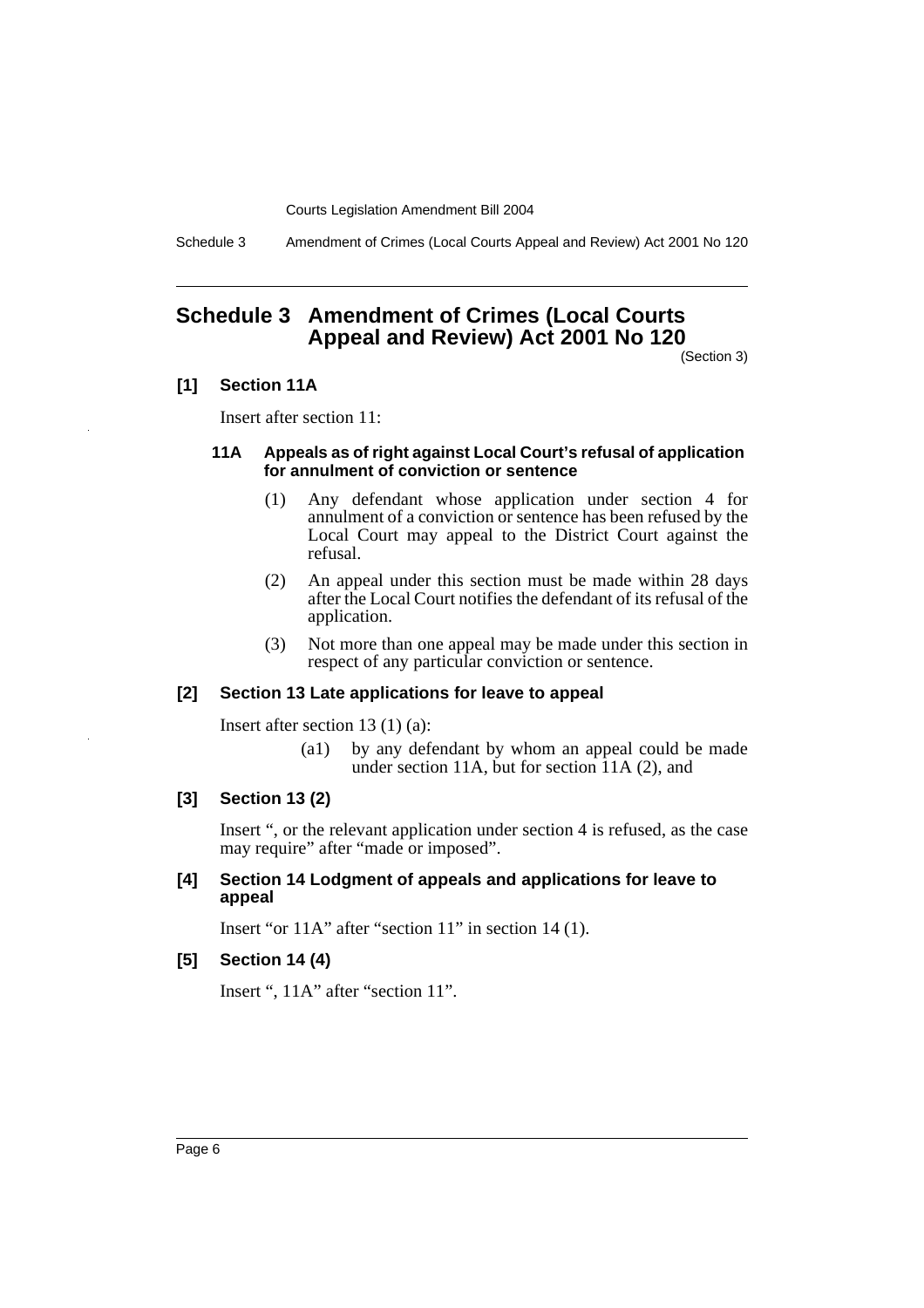Amendment of Crimes (Local Courts Appeal and Review) Act 2001 No 120 Schedule 3

### **[6] Section 16A**

Insert after section 16:

#### **16A Determination of appeals against Local Court's refusal of application for annulment of conviction or sentence**

- (1) The District Court may determine an application under section 11A by dismissing the application or by granting it.
- (2) Pending the determination of the application, the District Court may stay the execution of the sentence concerned subject to such terms and conditions as it thinks fit.
- (3) If the District Court grants the application, the District Court must remit the matter to the Local Court.
- (4) The Local Court is to deal under section 9 with any matter remitted to it under this section as if the application under section 4 in respect of the matter had been granted by the Local Court.

### **[7] Schedule 1 Savings, transitional and other provisions**

Insert at the end of clause 1 (1):

*Courts Legislation Amendment Act 2004*, but only in relation to the amendments made to this Act

### **[8] Schedule 1**

Insert at the end of the Schedule, with appropriate Part and clause numbers:

# **Part Provision consequent on enactment of Courts Legislation Amendment Act 2004**

### **Appeal against refusal of application under section 4**

Sections 11A and 16A, as inserted by the *Courts Legislation Amendment Act 2004*, and sections 13 and 14 as amended by that Act, extend to apply to and in respect of an application under section 4 that was refused by the Local Court before the commencement of Schedule 3 to that Act, unless, on that commencement, an appeal against the relevant conviction or sentence is pending in the District Court or has been dealt with by that Court.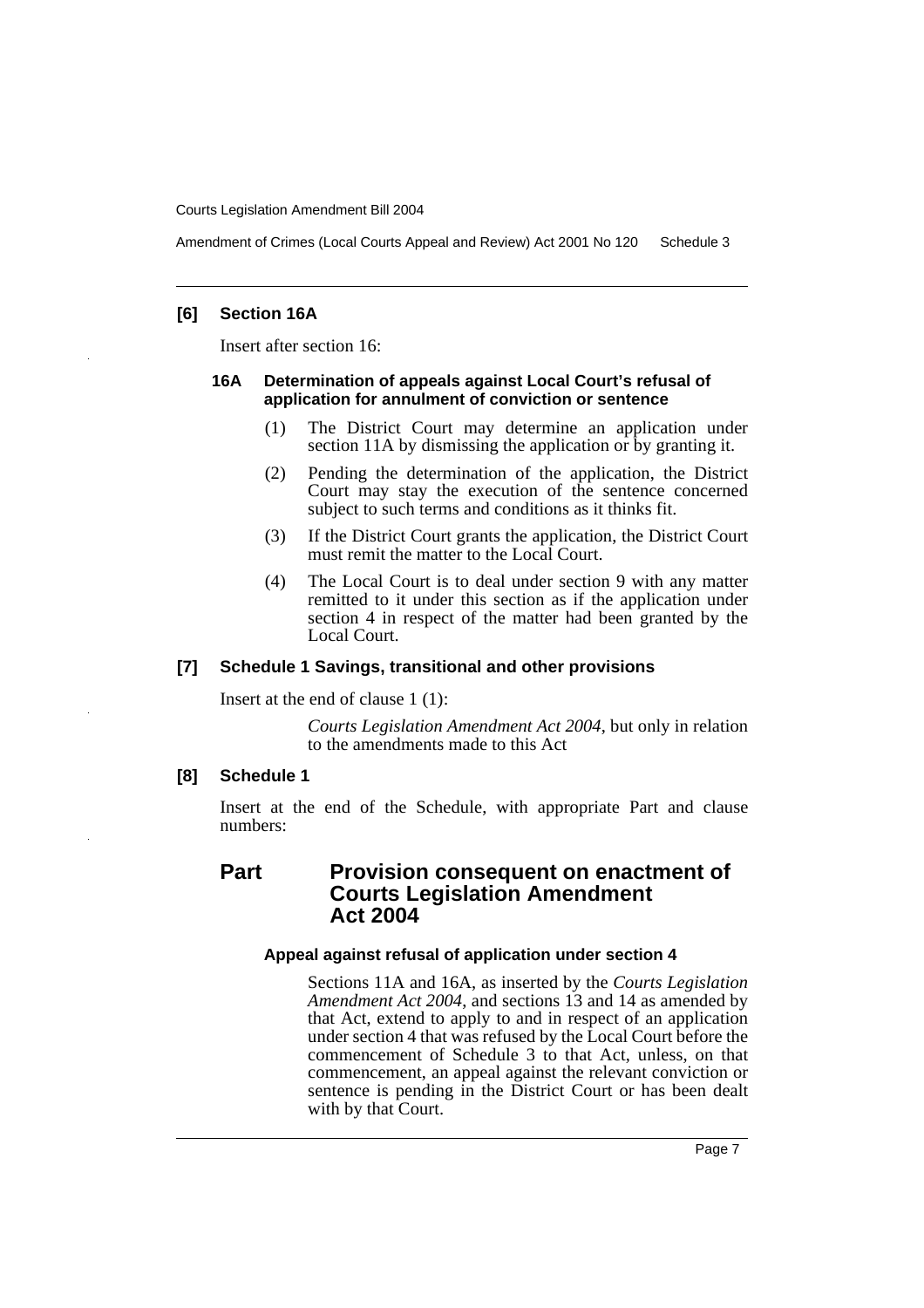Schedule 4 Amendment of Crimes (Sentencing Procedure) Act 1999 No 92

# **Schedule 4 Amendment of Crimes (Sentencing Procedure) Act 1999 No 92**

(Section 3)

### **[1] Section 32 Prosecutor may file list of additional charges**

Omit section 32 (4) (a).

## **[2] Sections 62 and 73**

Omit "in or to the effect of the form prescribed by the regulations and" from section 62 (2) and 73 (2) wherever occurring.

### **[3] Sections 66 and 78**

Omit", in the form prescribed by the regulations," from sections 66 (1) (f) and 78 (1) (c) and  $\dot{d}$ ) wherever occurring.

### **[4] Section 86 Suitability of offender for community service work**

Omit section 86 (1) (e).

### **[5] Section 86 (5)**

Insert after section 86 (4):

(5) If a court makes a community service order in respect of an offender, the offender must, as soon as practicable (having regard to sections 92 and 93) after the order is made, sign an undertaking to comply with the offender's obligations under the order. If the offender refuses to sign such an undertaking, the offender may be brought before the court and the court may revoke the community service order and impose such other sentence as it considers appropriate.

### **[6] Section 103 Regulations**

Insert at the end of section 103:

- (2) In particular, the regulations may make provision for or with respect to the following:
	- (a) the information or other matter to be contained in any notice, order, warrant, undertaking or other document that by or under this Act is required or permitted to be prepared,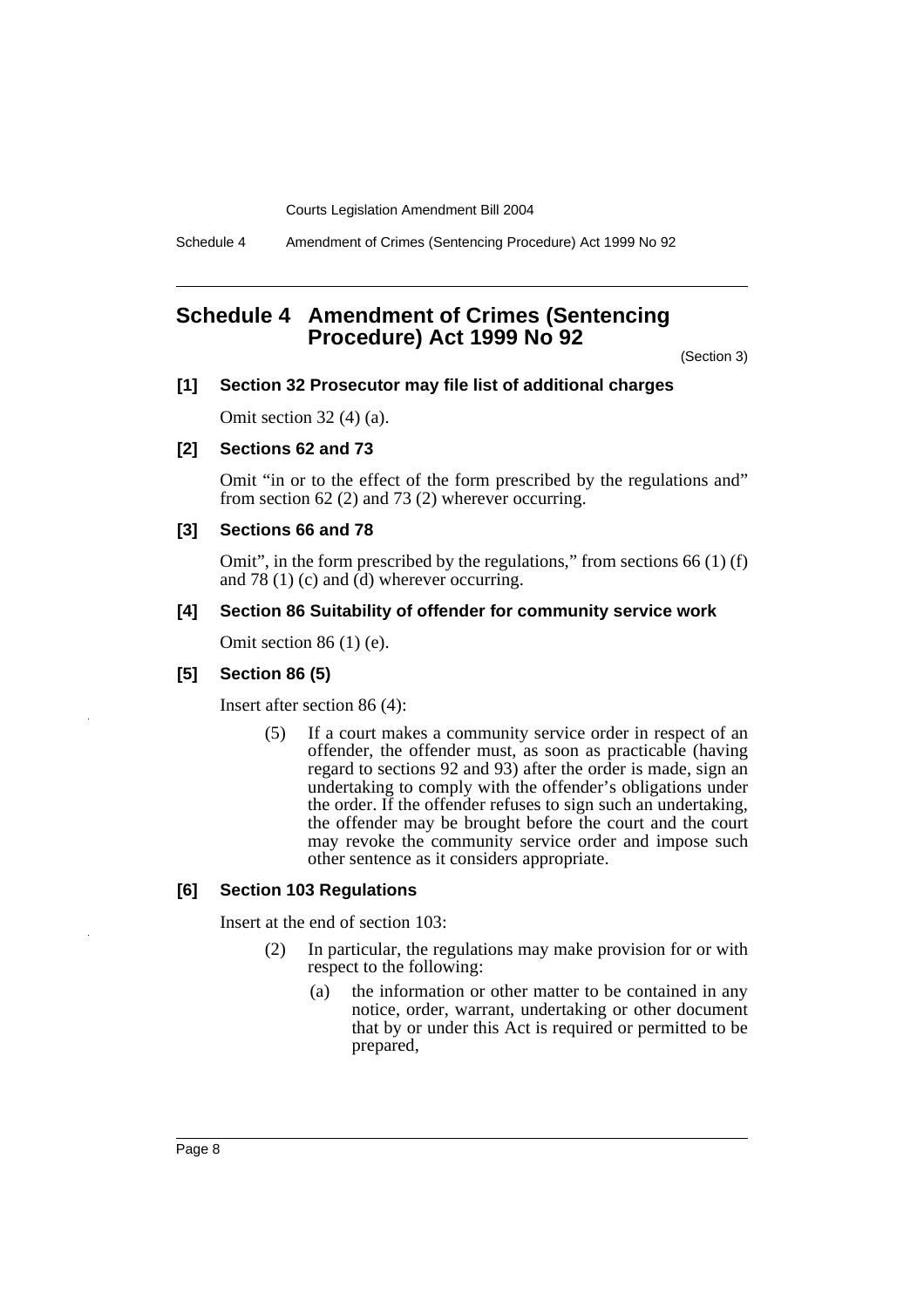Amendment of Crimes (Sentencing Procedure) Act 1999 No 92 Schedule 4

- (b) requiring any such document to be in a form approved by the Minister,
- (c) the manner of service of any such document.

### **[7] Schedule 2 Savings, transitional and other provisions**

Insert at the end of clause 1 (1):

*Courts Legislation Amendment Act 2004* (but only to the extent that it amends this Act)

### **[8] Schedule 2**

Insert at the end of the Schedule, with appropriate Part and clause numbers:

# **Part Provision consequent on enactment of Courts Legislation Amendment Act 2004**

# **Prescribed forms**

A form to the effect of a form prescribed for the purpose of section 32, 62, 66, 73 or  $7\overline{8}$  by a regulation in force immediately before the commencement of Schedule 4 to the *Courts Legislation Amendment Act 2004* may be used for the purpose of the relevant section until such time as regulations are made under section 103 (2).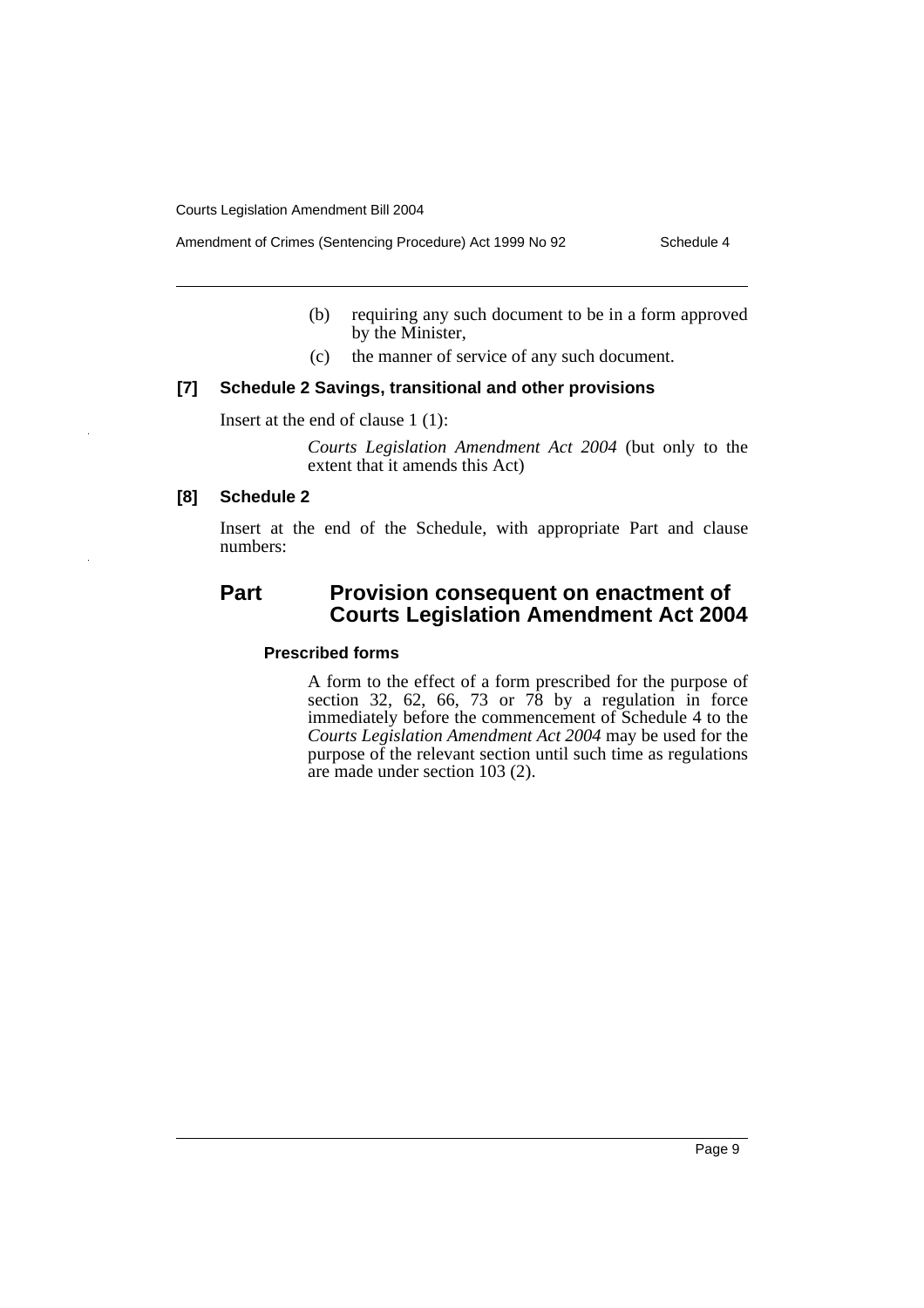Schedule 5 Amendment of Criminal Appeal Act 1912 No 16

# **Schedule 5 Amendment of Criminal Appeal Act 1912 No 16**

(Section 3)

### **[1] Section 9 Revesting and restitution of property**

Omit "giving the court" from section 9 (1) (a).

Insert instead "lodging".

**[2] Section 9 (1) (b) and (4) (b)**

Omit "given" wherever occurring. Insert instead "lodged".

**[3] Section 9 (1) (b)**

Omit "giving". Insert instead "lodgment".

**[4] Section 10**

Omit the section. Insert instead:

# **10 Method and time for making appeal**

- (1) The provisions of this section apply to an appeal, or application for leave to appeal, under this Act against a person's conviction or sentence.
- (2) The appellant is required to lodge the relevant notice of intention with:
	- (a) the registrar of the court, or
	- (b) the person in charge of the place where the appellant is in custody, or
	- (c) the registrar of the court of trial (but not if the court of trial was the Drug Court or the Land and Environment Court).
- (3) The relevant notice of intention:
	- (a) must comply with the rules of court, and
	- (b) must be lodged within 28 days after the relevant conviction or the imposition of the relevant sentence (as the case may require).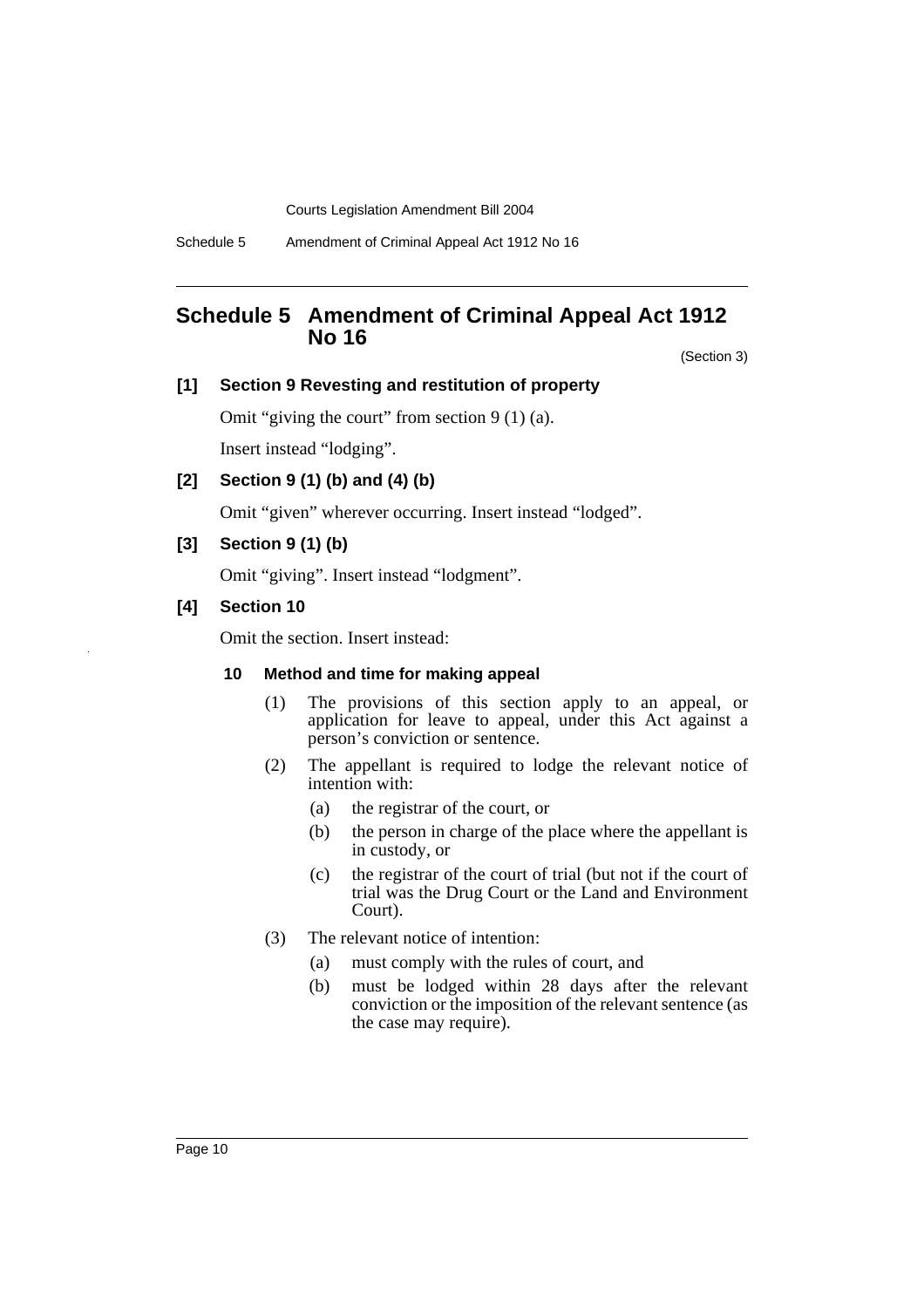Amendment of Criminal Appeal Act 1912 No 16 Schedule 5 Schedule 5

- (4) The court may, at any time, extend the time within which the relevant notice of intention is required to be lodged or, if the rules of court so permit, dispense with the requirement for the notice.
- (5) The appeal, or application for leave to appeal, is to be lodged with the registrar of the court or the registrar of the court of trial (unless that court was the Drug Court or the Land and Environment Court) in accordance with the rules of court, which may include:
	- (a) provision with respect to any statement of grounds of appeal, transcripts, exhibits or other documents or things to accompany the appeal or application, and
	- (b) provision with respect to the timely institution and prosecution of the appeal or application, and
	- (c) provision with respect to the period during which the relevant notice of intention has effect.
- (6) For the purposes of any other Act or statutory instrument (whether enacted or made before or after the commencement of this subsection):
	- (a) the period provided for making or lodging an appeal or notice of appeal to the court against a conviction or sentence is taken to be the period for lodging the relevant notice of intention with the registrar of the court, the person in charge of the place where the appellant is in custody or the registrar of the court of trial, and
	- (b) an appeal against a conviction or sentence is taken to be pending in the court if the relevant notice of intention has been duly lodged with the registrar of the court, the person in charge of the place where the appellant is in custody or the registrar of the court of trial, unless the appeal or application has not been made within any time it is required to be made by the rules of court.
- (7) In this clause:

### *relevant notice of intention* means:

- (a) a notice of intention to appeal, or
- (b) a notice of intention to apply for leave to appeal.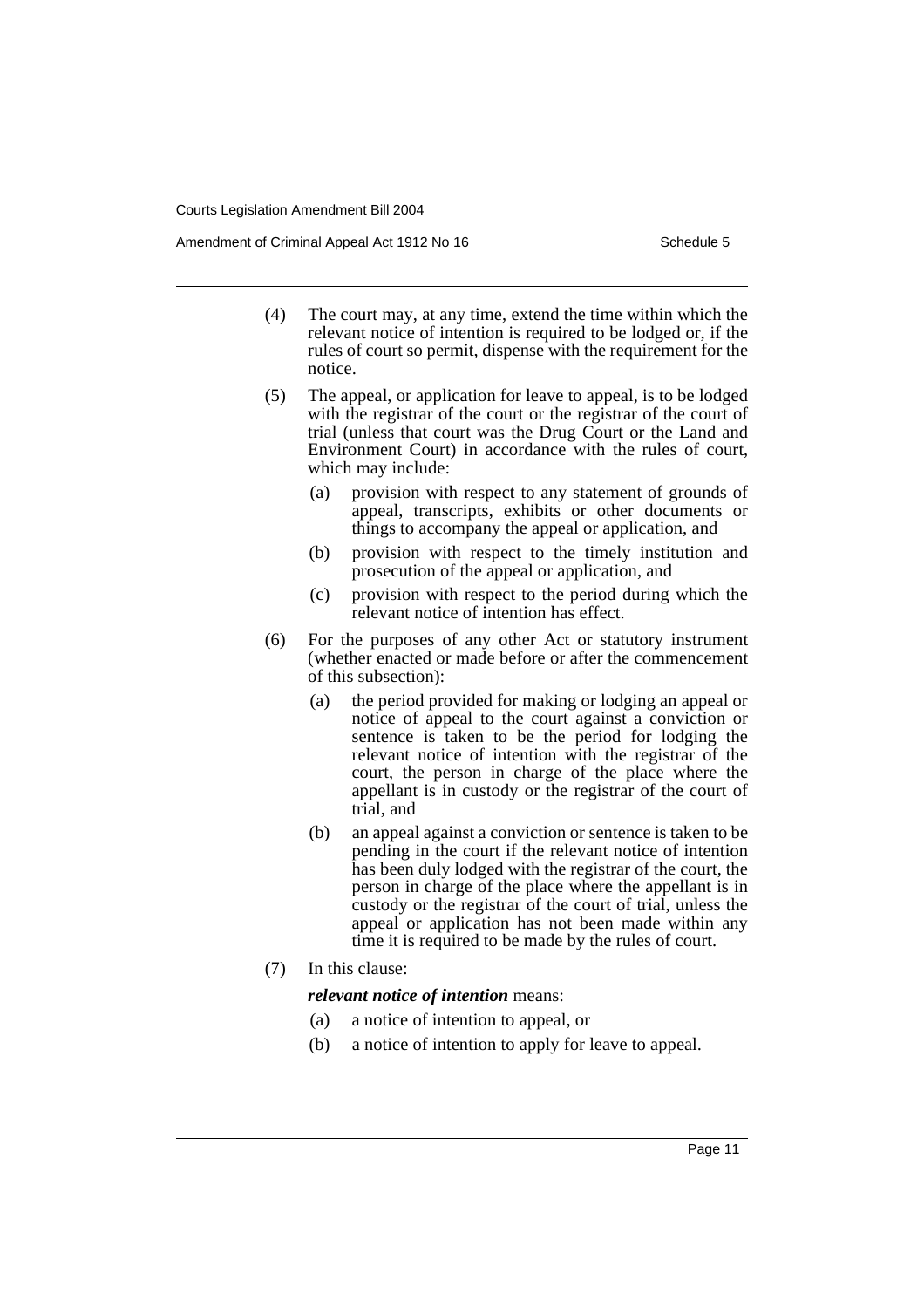Schedule 5 Amendment of Criminal Appeal Act 1912 No 16

*rules of court* means rules of court made for the purposes of this Act.

### **[5] Section 19 Duties of registrar with respect to notices of appeal**

Omit section 19 (3). Insert instead:

- (3) The registrar must furnish the necessary forms and instructions in relation to notices of intention to appeal, or to apply for leave to appeal, under this Act to the following:
	- (a) any person who demands them,
	- (b) officers of courts,
	- (c) persons in charge of places where convicted persons are in custody,
	- (d) such other officers or persons as the registrar thinks fit.
- (4) A person in charge of a place where convicted persons are in custody must ensure that:
	- (a) the forms and instructions referred to in subsection (3) are placed at the disposal of all such convicted persons at that place, and
	- (b) any such notice that is given to the person is forwarded to the registrar of the court.

### **[6] Schedule 1 Savings and transitional provisions**

Insert after clause 8:

### **9 Courts Legislation Amendment Act 2004**

- (1) This Act, as amended by Schedule 5 to the *Courts Legislation Amendment Act 2004*, applies in respect of any appeal made after the commencement of that Schedule.
- (2) Subclause (1) extends to apply in respect of an appeal in respect of which a relevant notice of intention (within the meaning of section 10) has been given before the commencement of the Schedule referred to in that subclause, but does not so apply as to require a further relevant notice of intention to be lodged.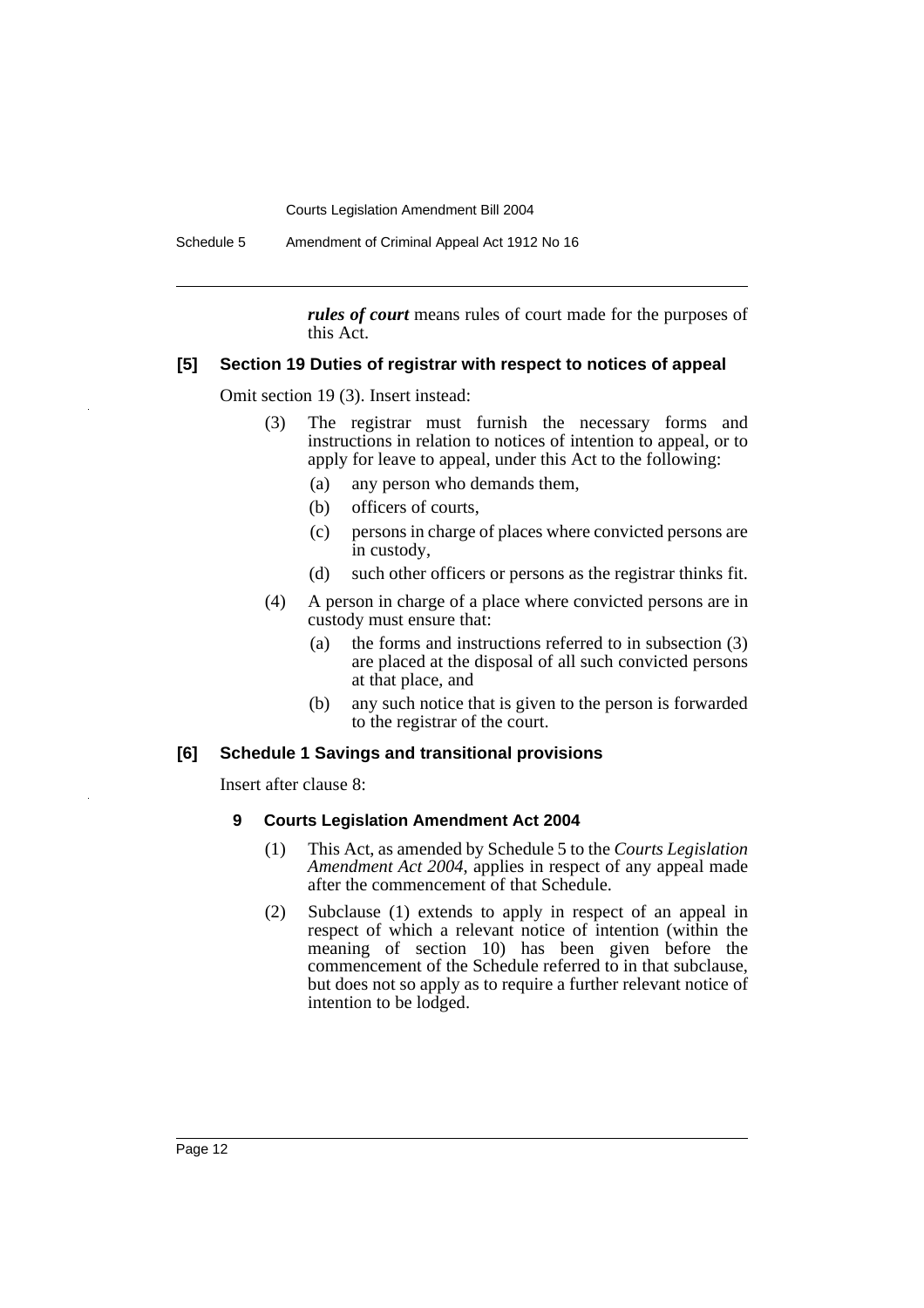Amendment of Criminal Procedure Act 1986 No 209 Schedule 6

# **Schedule 6 Amendment of Criminal Procedure Act 1986 No 209**

(Section 3)

### **[1] Section 52 Service of court attendance notices**

Insert "of a Magistrate or a registrar" after "except with leave" in section 52 (4).

### **[2] Section 52 (5)**

Insert after section 52 (4):

(5) Leave may be granted under subsection (4) after the expiry of the 7-day period referred to in that subsection.

# **[3] Section 177 Service of court attendance notices**

Insert "of a Magistrate or a registrar" after "except with the leave" in section 177 (4).

### **[4] Section 177 (5)**

Insert after section 177 (4):

(5) Leave may be granted under subsection (4) after the expiry of the 7-day period referred to in that subsection.

### **[5] Section 218 Public officers and police officers not personally liable for costs**

Insert "or a police officer" after "public officer" wherever occurring in section 218  $(1)$ .

# **[6] Section 222 Issue of subpoenas**

Omit "If the prosecutor in proceedings is a public officer, the public officer may" from section 222 (2).

Insert instead "If the prosecutor in proceedings is a public officer or a police officer, the officer may".

### **[7] Section 224 Conduct money**

Insert "or a police officer" after "public officer".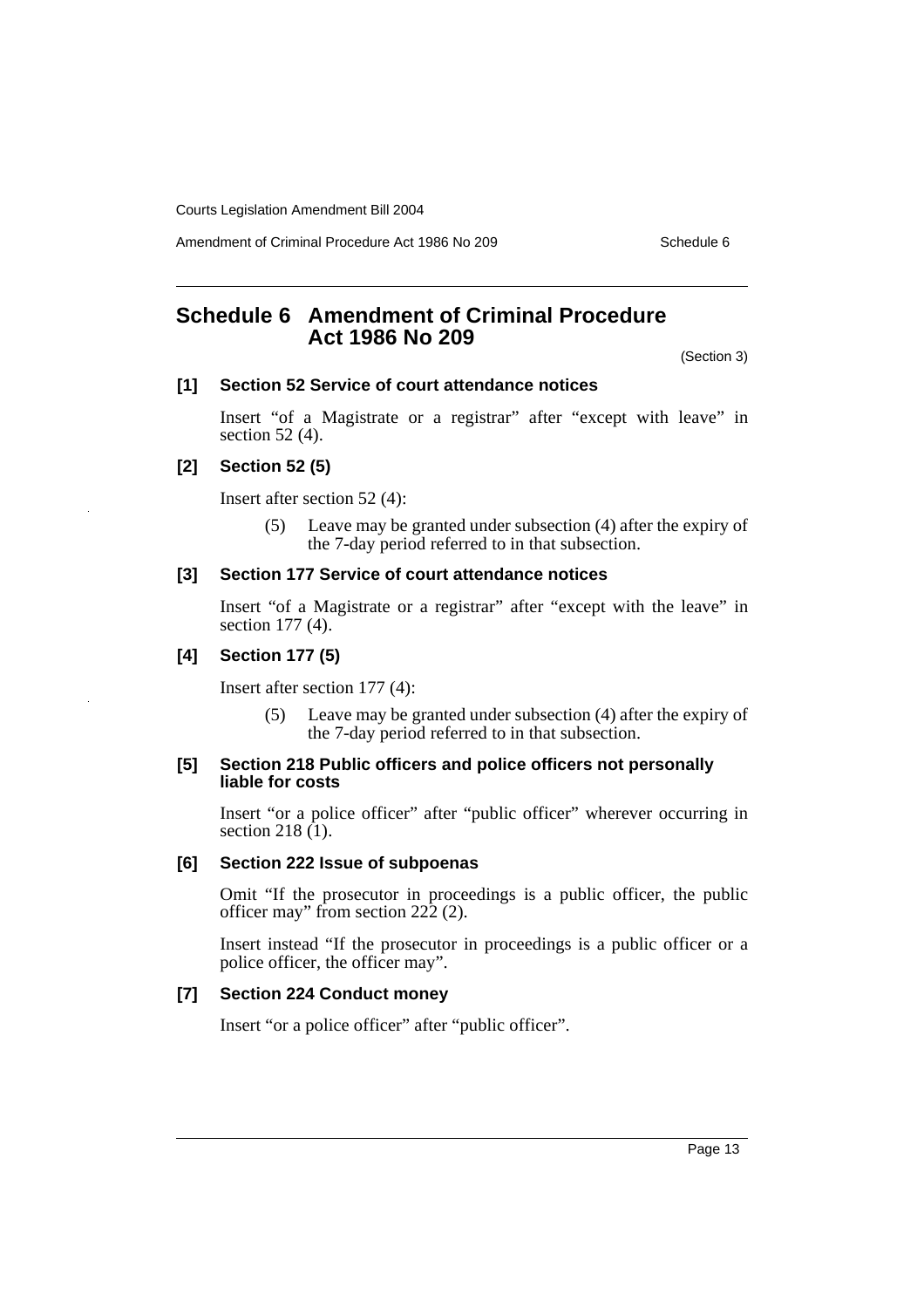Schedule 7 Amendment of District Court Act 1973 No 9

# **Schedule 7 Amendment of District Court Act 1973 No 9**

(Section 3)

# **[1] Section 4 Definitions: general**

Insert in alphabetical order in section 4 (1):

*Principal Registrar* means the registrar for Sydney.

# **[2] Part 2, Division 5, Subdivision 1**

Insert before section 18G:

# **Subdivision 1 Judicial Registrar**

# **18FA Appointment and qualifications of Judicial Registrar**

- (1) The Minister may appoint any qualified person to be the Judicial Registrar of the Court.
- (2) A person is qualified for appointment as the Judicial Registrar if the person is, or is eligible to be, admitted as a legal practitioner of any court of a State or Territory or of the High Court.
- (3) The Judicial Registrar is to devote the whole of his or her time to the office of Judicial Registrar.
- (4) The *Public Sector Employment and Management Act 2002* does not apply to or in respect of the Judicial Registrar and, in particular, Chapter 5 of that Act does not apply to the person appointed to the office of Judicial Registrar.
- (5) The Judicial Registrar is an officer of the Court.
- (6) Schedule 1A has effect with respect to the Judicial Registrar.

# **18FB Powers of Judicial Registrar**

- (1) The Judicial Registrar may, subject to the direction of the Chief Judge, exercise such powers of the Court as are, by or under this or any other Act, conferred on the Judicial Registrar. The Judicial Registrar constitutes the Court for the purpose of the exercise of those powers.
- (2) A judgment given, or an order (other than an interlocutory order) made, by the Judicial Registrar may be set aside or varied by the Court.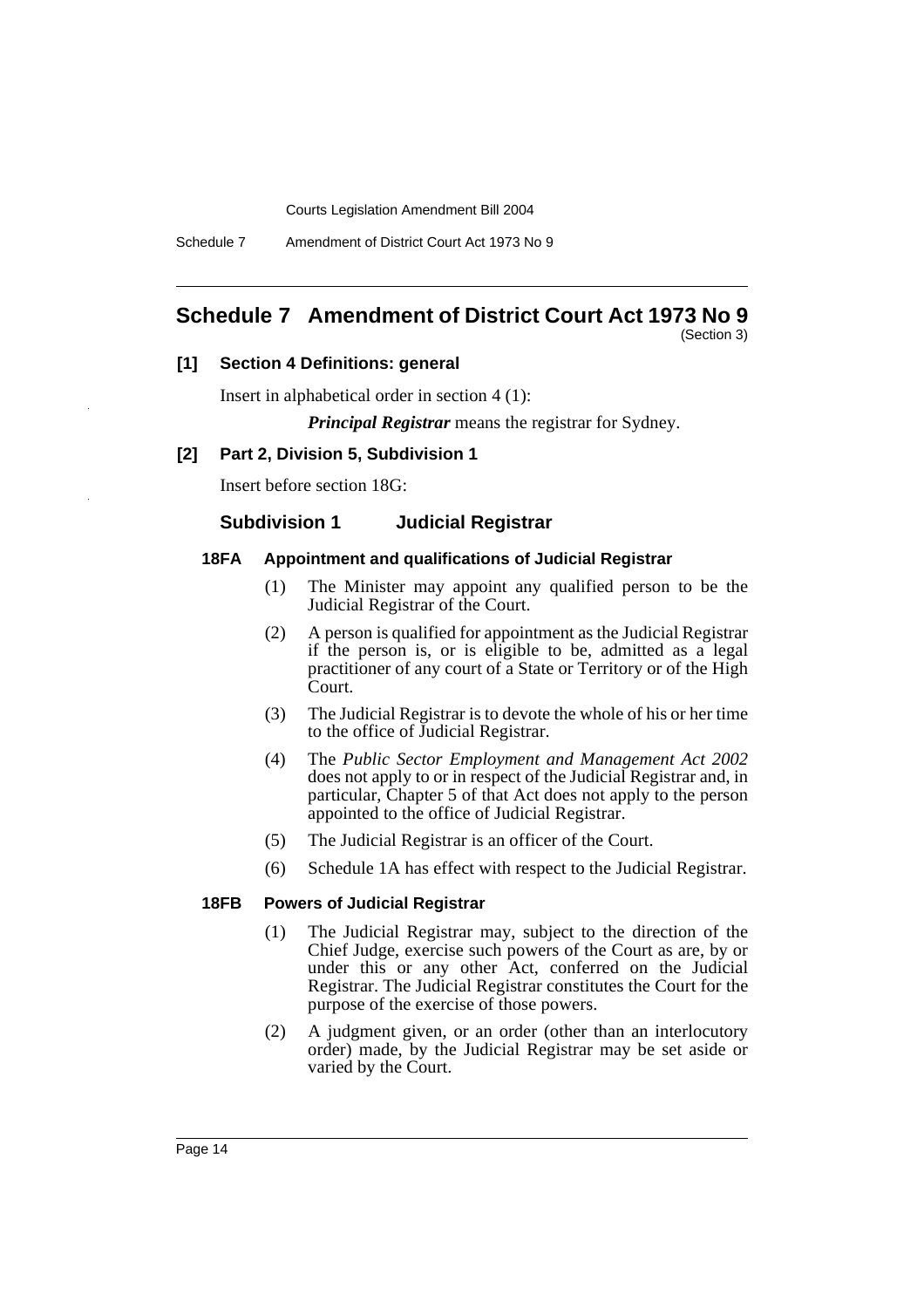Amendment of District Court Act 1973 No 9 Schedule 7 Schedule 7

(3) Subject to subsection (2), a judgment given or an order made or a direction given by the Judicial Registrar has effect as a judgment or order or direction of the Court, whether or not the judgment, order or direction is within the powers of the Judicial Registrar.

### **18FC Acting Judicial Registrar**

- (1) If there is a vacancy in the office of Judicial Registrar, or the Judicial Registrar is absent from duty, the Minister may appoint a person who is qualified for appointment as the Judicial Registrar to act in the position of Judicial Registrar for the period of the vacancy or absence from duty.
- (2) A person appointed under subsection (1) has, for the period of the appointment, all the entitlements, powers, authorities, functions and duties of the Judicial Registrar and, for that period, is taken to be the Judicial Registrar.

### **Subdivision 2 Other registrars**

### **[3] Section 18G Registrars**

Omit "The registrar for Sydney, and for any other proclaimed place" from section 18G $(2)$ .

Insert instead "The Principal Registrar, and the registrar for any proclaimed place".

### **[4] Section 18G (3)**

Insert "(other than Sydney)" after "any proclaimed place".

# **[5] Section 18H Functions of registrars**

Omit "The registrar for Sydney" from section 18H (3).

Insert instead "The Principal Registrar".

### **[6] Section 18J Functions of assistant registrars**

Omit section 18J (1A). Insert instead:

(1A) An assistant Principal Registrar may exercise any or all of the functions of the Principal Registrar in respect of any place in the State.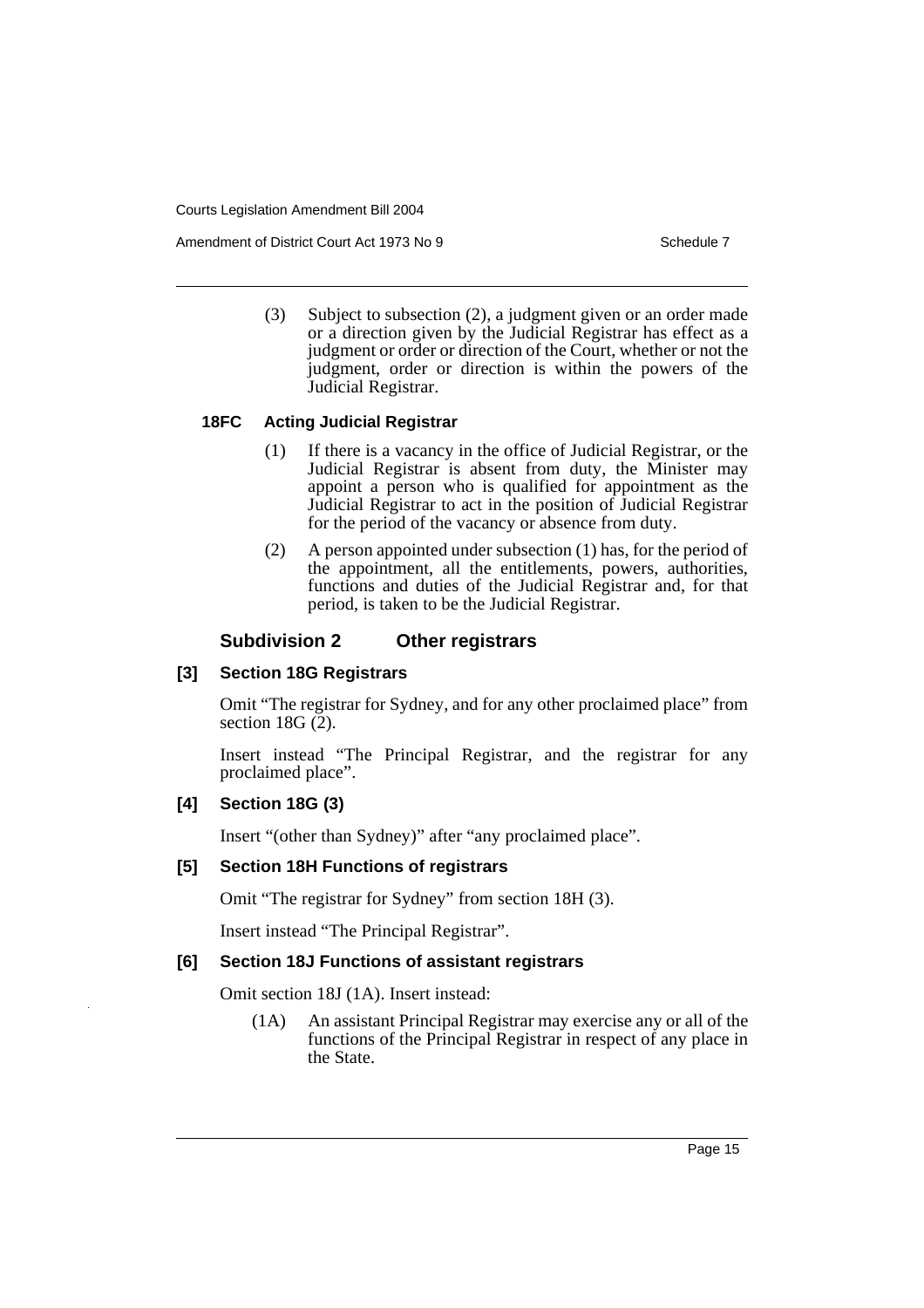Schedule 7 Amendment of District Court Act 1973 No 9

# **[7] Part 3, Division 8A**

Insert after section 142F:

# **Division 8A Residual jurisdiction of Court**

### **Subdivision 1 General**

### **142G Definition**

In this Division:

*residual jurisdiction* means the jurisdiction conferred on the District Court by operation of the *Compensation Court Repeal Act 2002*.

**Note.** The jurisdiction conferred on the District Court by operation of the *Compensation Court Repeal Act 2002* is the following jurisdiction:

- (a) jurisdiction to examine, hear and determine all coal miner matters (within the meaning of the *Workplace Injury Management and Workers Compensation Act 1998*) except matters arising under Part 5 of the *Workers Compensation Act 1987*,
- (b) jurisdiction to make determinations under section 216A of the *Police Act 1990*, section 21 of the *Police Regulation (Superannuation) Act 1906*, section 29 of the *Sporting Injuries Insurance Act 1978* and sections 16 and 30 of the *Workers Compensation (Bush Fire, Emergency and Rescue Services) Act 1987*,
- (c) jurisdiction to determine appeals under section 8I of the *Workers' Compensation (Dust Diseases) Act 1942*.

### **142H Non-application of other Divisions**

Subject to this Act and the rules, nothing in Division 2, 3, 7 or 8 (except for Subdivisions 6 and 7 of Division 3), and nothing in Division 9 or 9A, applies to or in respect of any proceedings under this Division.

# **Subdivision 2 Exercise of residual jurisdiction**

### **142I Powers of Court when exercising residual jurisdiction**

For the purposes of exercising its residual jurisdiction, the District Court has the same powers, authorities, duties and functions as the Compensation Court had under the *Compensation Court Act 1984* immediately before 1 January 2004. The powers conferred by this section are not limited by any other provisions of this Division.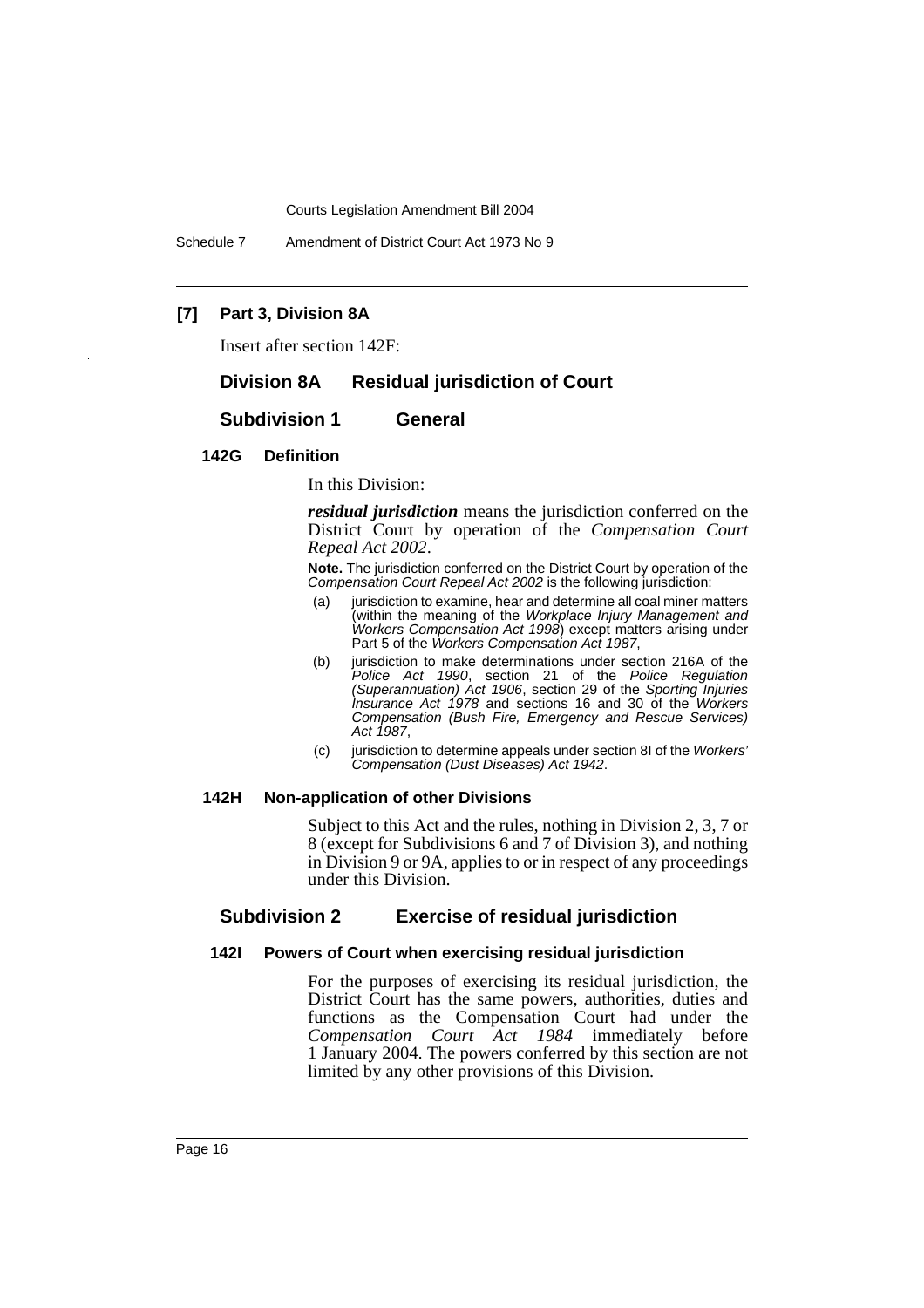### **142J Decisions of Court when exercising residual jurisdiction**

- (1) The following apply in the exercise of the Court's residual jurisdiction:
	- (a) a decision of the Court in any matter is to be on the real merits and justice of the case,
	- (b) the Court is not bound to follow strict legal precedent,
	- (c) subject to Subdivision 3:
		- (i) a decision or proceeding of the Court is not vitiated by reason of any informality or want of form, and
		- (ii) a decision or proceeding of the Court is not liable to be appealed against, reviewed, quashed or called in question by any court, and
		- (iii) no proceedings, whether for an order in the nature of prohibition, certiorari or mandamus or for a declaration or injunction or for any other relief, lie in respect of any decision or proceeding of the Court relating to, or on the face of the proceedings appearing to relate to, any matter within its residual jurisdiction, and
		- (iv) the validity of any decision or proceeding of the Court cannot be challenged in any manner.
- (2) Nothing in subsection (1) prevents the Court from reconsidering any matter that has been dealt with by it in its residual jurisdiction (or had been dealt with by the Compensation Court), or from rescinding, altering or amending any decision previously made or given by the Court in the exercise of that jurisdiction (or by the Compensation Court), all of which the Court has authority to do.
- (3) In this section, *decision* includes award, order, determination, ruling and direction.

### **142K Costs under other Acts**

Section 112 of the *Workplace Injury Management and Workers Compensation Act 1998* extends to any proceedings in the residual jurisdiction of the Court (not just proceedings under that Act), and in its application to proceedings under any other Act, is not limited by section 111A (Costs provisions apply only to existing claim matters) of that Act.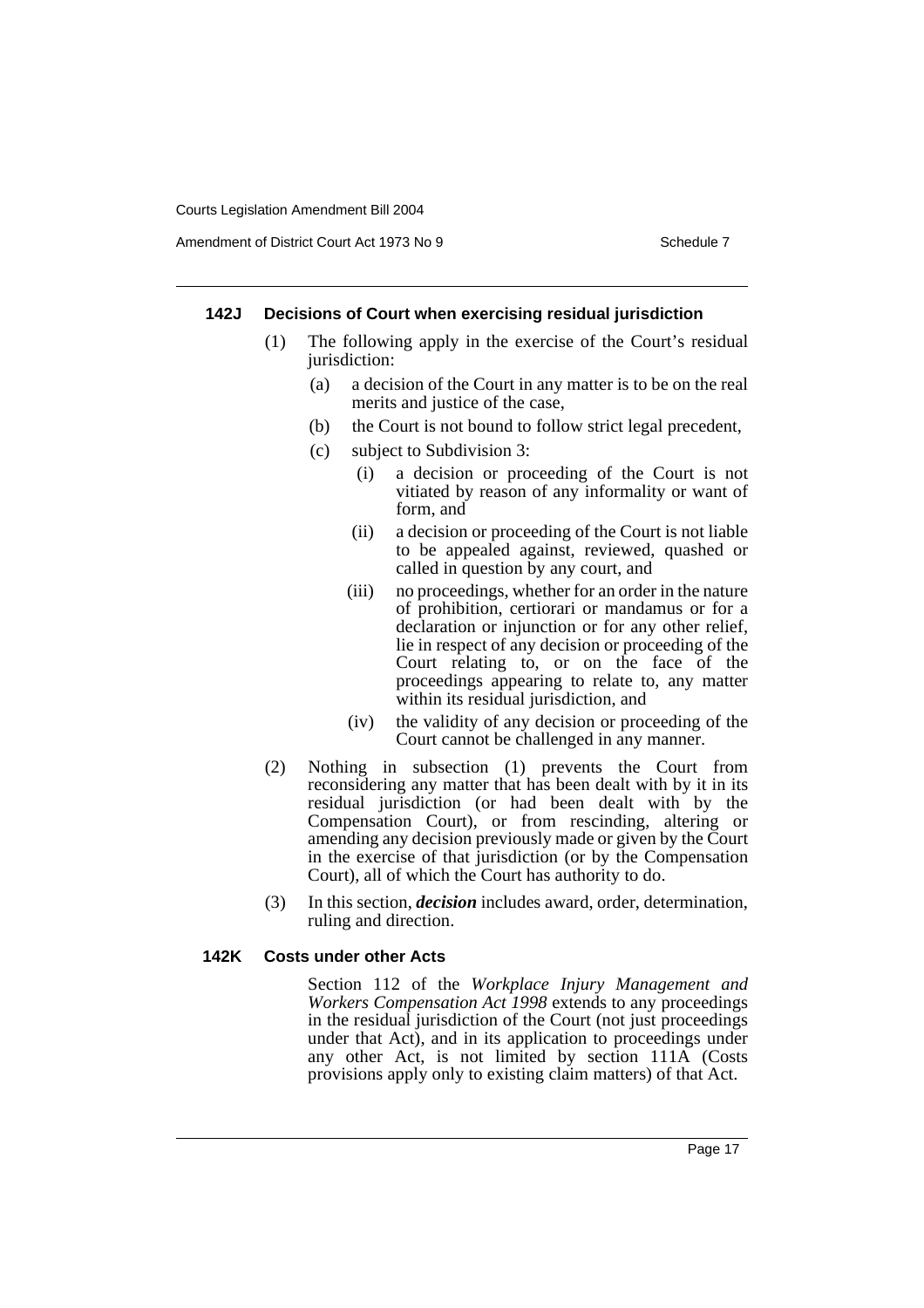Schedule 7 Amendment of District Court Act 1973 No 9

### **142L Special provision for evidence of exposure to noise**

Historical evidence and general medical or other expert evidence concerning exposure of workers to noise in employment with particular employers or in employment of a particular class, that has been admitted in any proceedings before the Compensation Court or before the Court in its exercise of its residual jurisdiction, may, with the leave of the Court, be received as evidence in any other proceedings before the Court in its exercise of that jurisdiction, whether or not the proceedings are between the same parties.

# **Subdivision 3 Appeals**

### **142M Definition**

- (1) In this Subdivision, *award* includes interim award, order, decision, determination, ruling and direction.
- (2) A reference in this Subdivision to the making of an award includes, where the award is a ruling or direction, a reference to the giving of the ruling or direction.

## **142N Appeal to Court of Appeal on question of law**

- (1) If a party to any proceedings before the Court in its residual jurisdiction is aggrieved by an award of the Court in point of law or on a question as to the admission or rejection of evidence, that party may appeal to the Court of Appeal.
- (2) The Court of Appeal may, on the hearing of any appeal under this section, remit the matter to the District Court in its residual jurisdiction for determination by that Court in accordance with any decision of the Court of Appeal and may make such other order in relation to the appeal as the Court of Appeal sees fit.
- (3) A decision of the Court of Appeal on an appeal under this section is binding on the District Court and on all the parties to the proceedings in respect of which the appeal was made.
- (4) The following appeals under this section may be made only by leave of the Court of Appeal:
	- (a) an appeal from an interlocutory decision,
	- (b) an appeal from a decision as to costs only,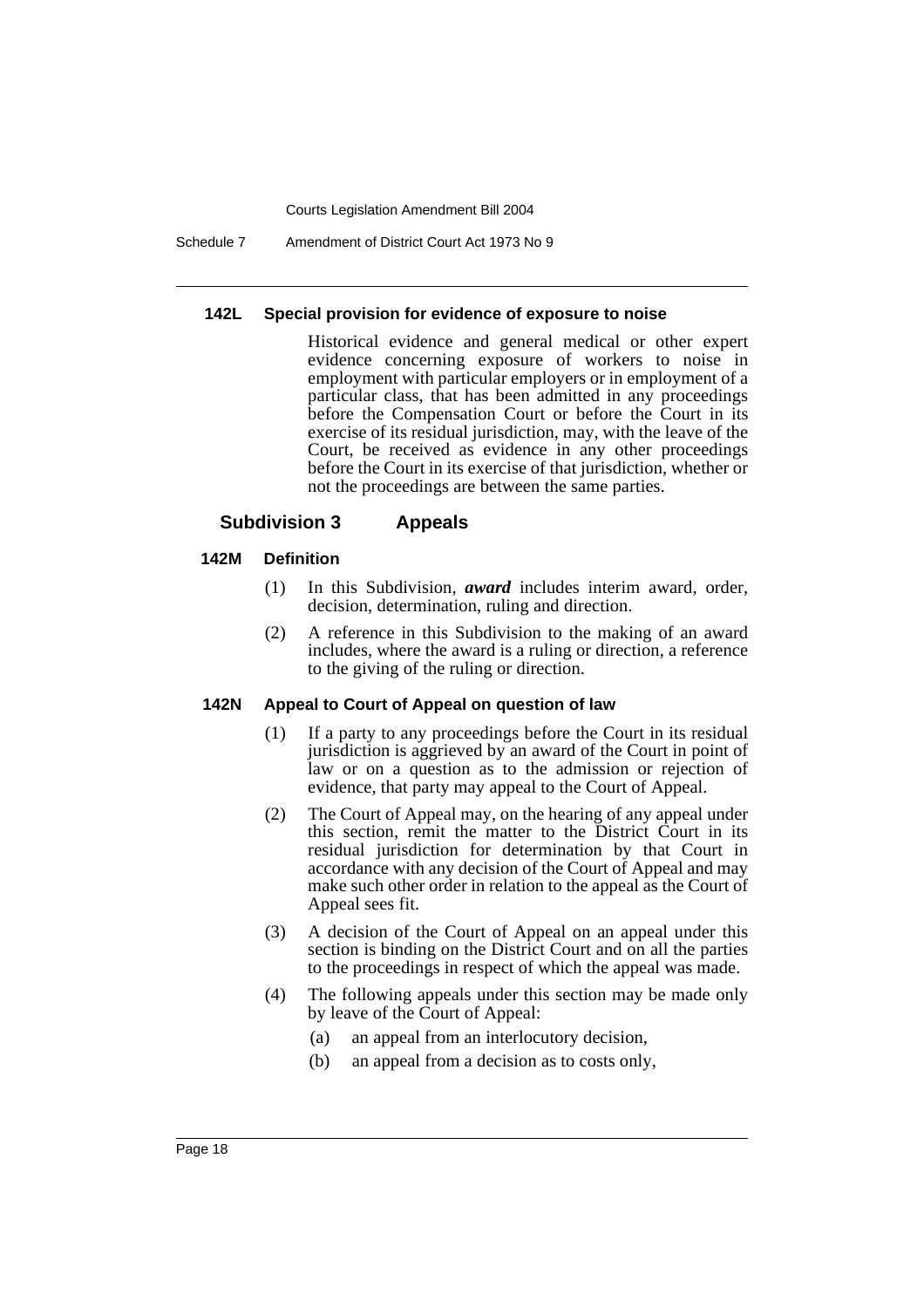Amendment of District Court Act 1973 No 9 Schedule 7

- (c) an appeal from a final decision or award, other than an appeal that involves (directly or indirectly) a claim for, or a question relating to, an amount of \$20,000 or more,
- (d) an appeal from a decision or award made with the consent of the parties.

# **Subdivision 4 Stay of proceedings**

### **142O Stay of proceedings**

- (1) The Court may, subject to any order of the Supreme Court, order a stay of proceedings (on such terms as the Court thinks fit) in respect of any award the subject of an appeal under this Division.
- (2) In the absence of a stay of proceedings ordered by the Supreme Court or by the District Court, a notice of appeal does not operate as a stay of proceedings.
- (3) If a stay of proceedings is ordered by the Supreme Court or the District Court in respect of an appeal against an award of weekly payments of compensation, the stay of proceedings does not operate to affect the liability to make those payments under the award to the extent that the payments are in respect of a period after the award is made.
- (4) If the decision of the Supreme Court or District Court on any such appeal is to terminate liability to make the weekly payments of compensation, that Court may:
	- (a) order that the Uninsured Liability and Indemnity Scheme established under the *Workers Compensation Act 1987* bear the whole or a specified part of the liability to make those payments, and
	- (b) give such directions as are necessary to give effect to the order.

### **Subdivision 5 Miscellaneous**

### **142P Liaison with WorkCover Authority**

(1) The Chief Judge may refer to the WorkCover Authority for inquiry or report any matter relating to the functions of the Court in its residual jurisdiction.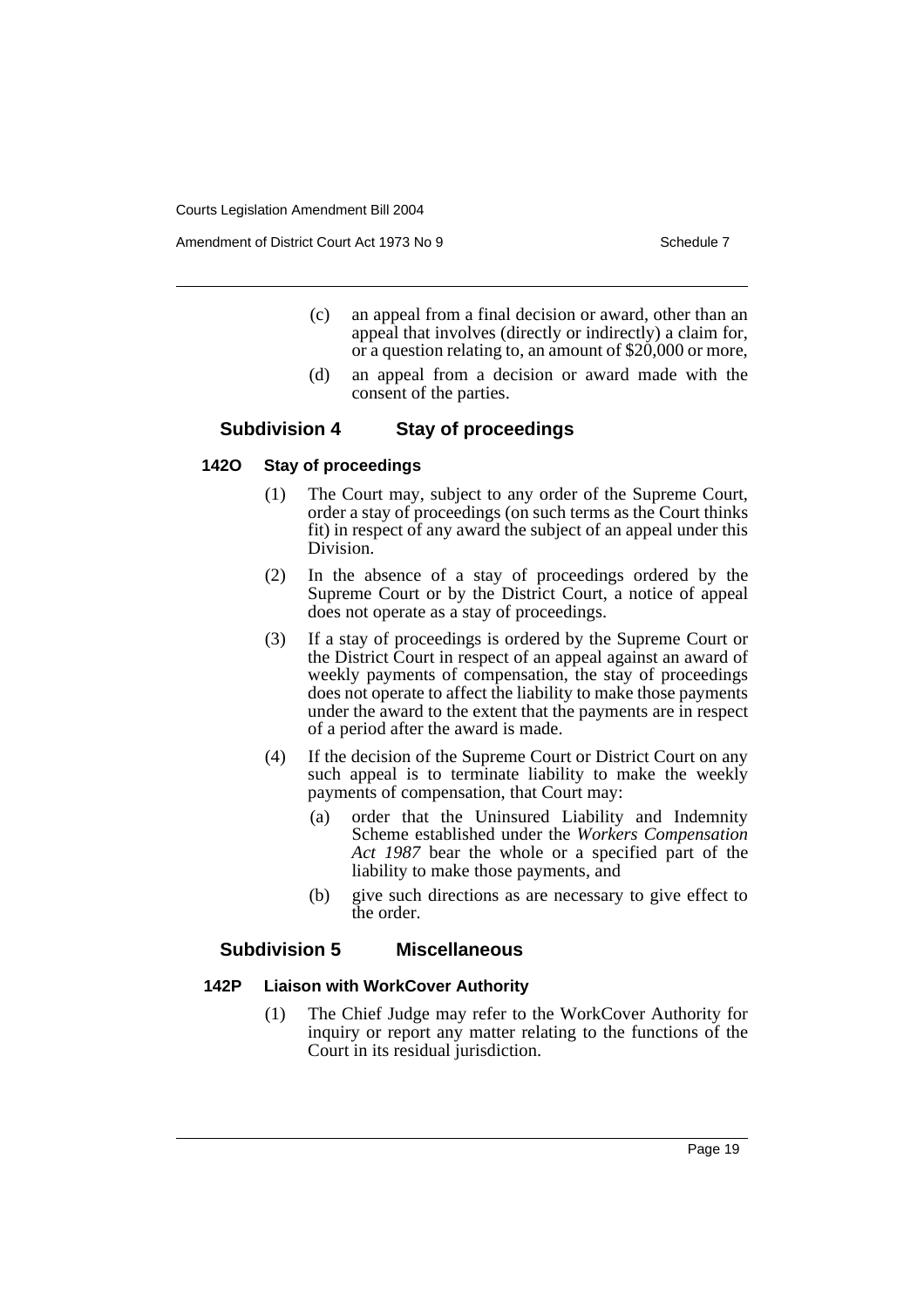Schedule 7 Amendment of District Court Act 1973 No 9

- (2) A Judge may refer to the WorkCover Authority:
	- (a) a report on suspected fraud or contravention of the *Workers Compensation Act 1987* or the *Workplace Injury Management and Workers Compensation Act 1998* or the regulations under either of those Acts by any party to proceedings in the residual jurisdiction of the Court, and
	- (b) a report on any neglect in the provision of rehabilitation for an injured worker, and
	- (c) any other matter the Judge considers appropriate to refer to the Authority.

## **[8] Section 161 Civil procedure rules**

Omit "registrars" from section 161 (2) (a) where firstly occurring.

Insert instead "the Judicial Registrar, other registrars".

### **[9] Section 171 Criminal procedure rules**

Omit "the registrars" from section 171 (2) (a).

Insert instead "the Judicial Registrar, other registrars".

# **[10] Schedule 1A**

Insert after Schedule 1:

# **Schedule 1A Provisions relating to Judicial Registrar**

(Section 18FA (6))

#### **1 Term of office**

Subject to this Schedule, a Judicial Registrar holds office for such period (not exceeding 5 years) as is specified in the Judicial Registrar's instrument of appointment, but is eligible (if otherwise qualified) for re-appointment.

### **2 Remuneration**

A Judicial Registrar is entitled to be paid the following:

(a) such remuneration as is from time to time determined under the *Statutory and Other Offices Remuneration*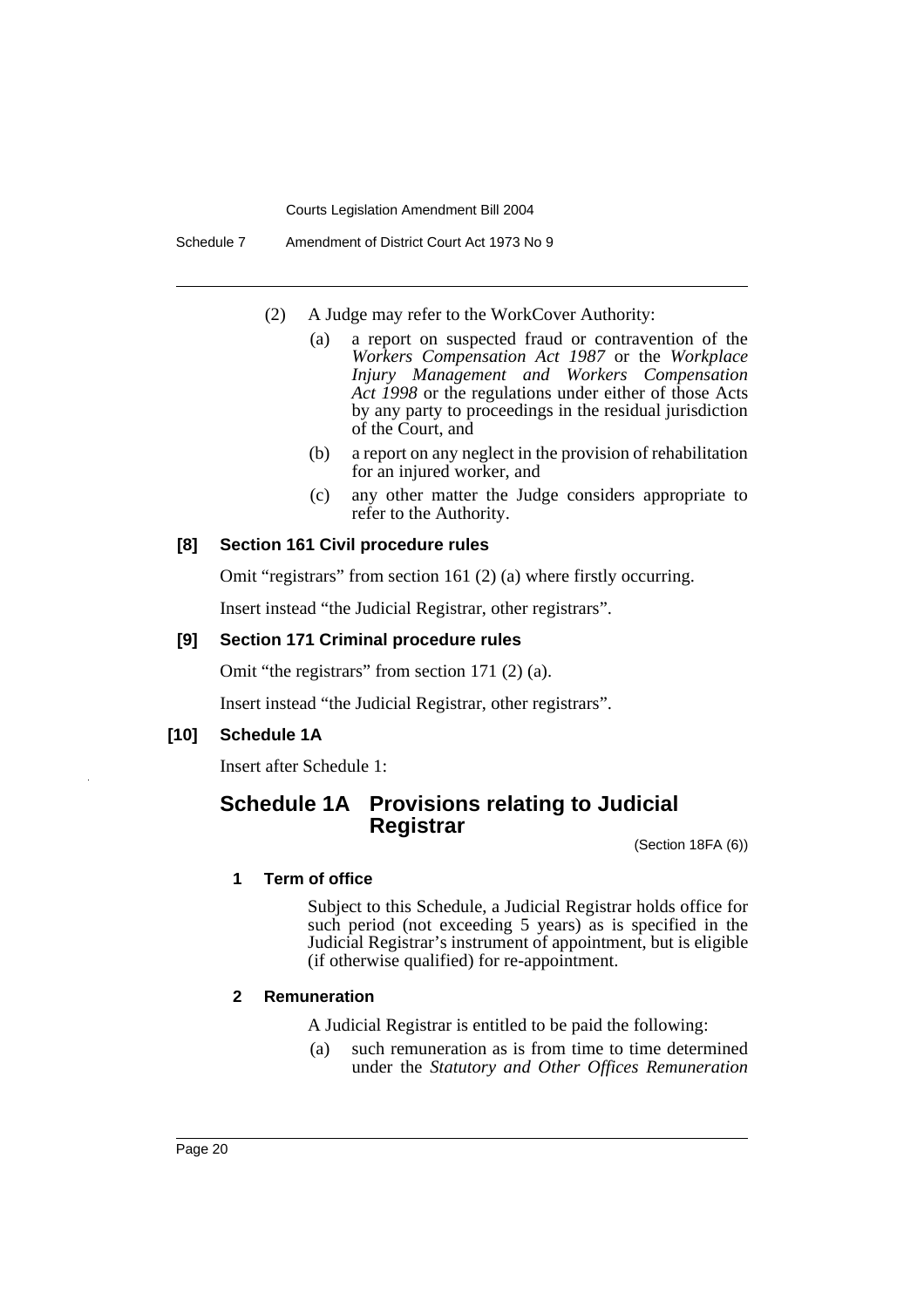Amendment of District Court Act 1973 No 9 Schedule 7

*Act 1975* in respect of a Senior Commissioner under the *Land and Environment Court Act 1979*,

(b) such travelling and subsistence allowances as the Minister administering the *Land and Environment Court Act 1979* from time to time determines in respect of such a Commissioner.

# **3 Leave**

- (1) A Judicial Registrar is entitled to such leave:
	- (a) as may be specified in respect of the Judicial Registrar in the Judicial Registrar's instrument of appointment, or
	- (b) if no leave is specified in the instrument of appointment—as is determined by the Minister.
- (2) For the purposes of subclause (1), leave may be specified or determined by reference to the leave entitlement of the holder of any other office or class of office.

# **4 Vacancy in office**

- (1) The office of Judicial Registrar becomes vacant if the Judicial Registrar:
	- (a) dies, or
	- (b) completes a term of office and is not re-appointed, or
	- (c) resigns the office by instrument in writing addressed to the Minister, or
	- (d) is removed from office by the Minister under this clause, or
	- (e) becomes bankrupt, applies to take the benefit of any law for the relief of bankrupt or insolvent debtors, compounds with his or her creditors or makes an assignment of his or her remuneration for their benefit, or
	- (f) becomes a mentally incapacitated person, or
	- (g) is convicted in New South Wales of an offence that is punishable by imprisonment for 12 months or more or is convicted elsewhere than in New South Wales of an offence that, if committed in New South Wales, would be an offence so punishable.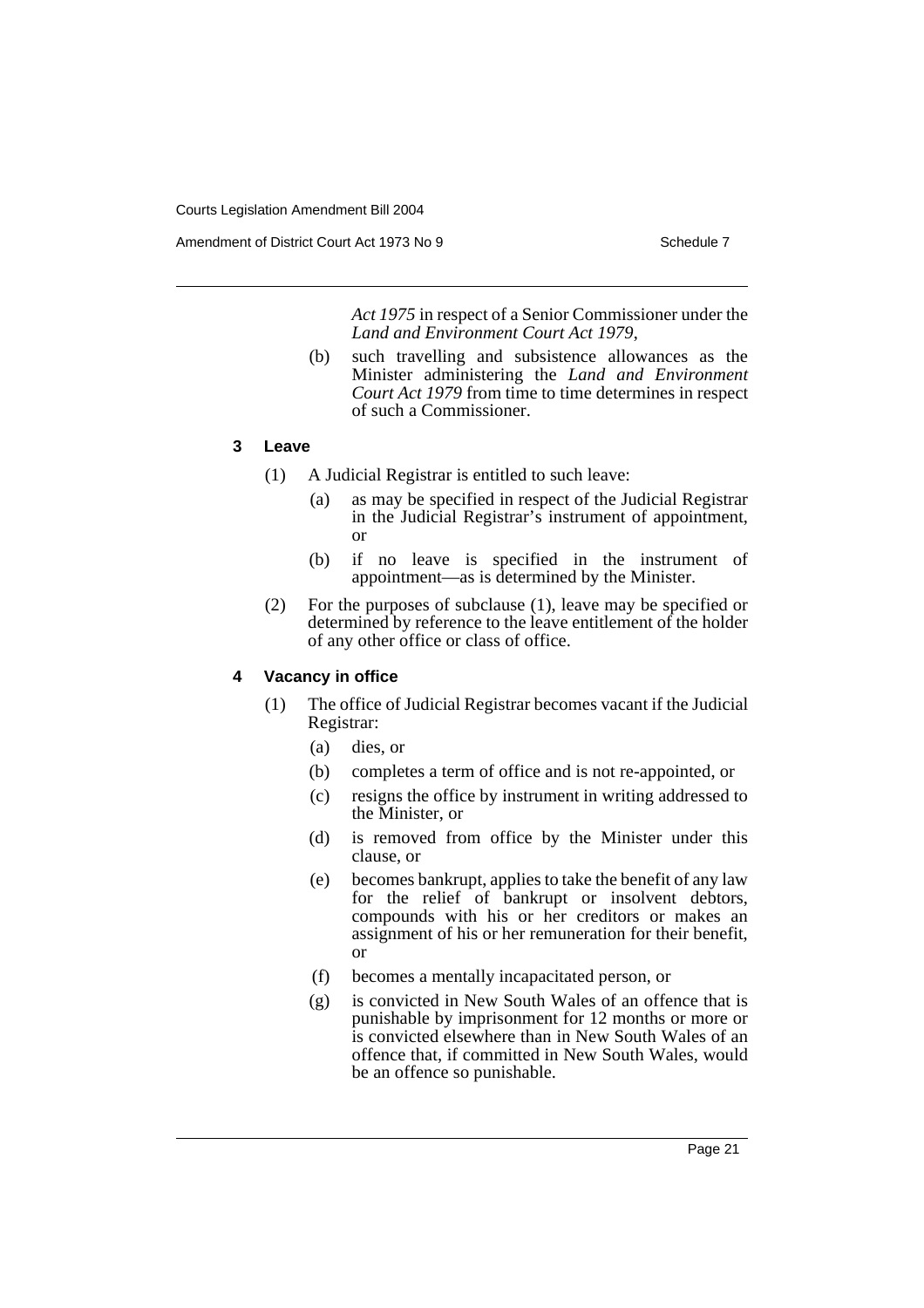Schedule 7 Amendment of District Court Act 1973 No 9

(2) The Minister may remove a Judicial Registrar from office at any time for incapacity, incompetence or misbehaviour.

### **[11] Schedule 3 Savings and transitional provisions consequent on amendments to this Act**

Insert at the end of clause 1 (1):

*Courts Legislation Amendment Act 2004*, but only in relation to the amendments made to this Act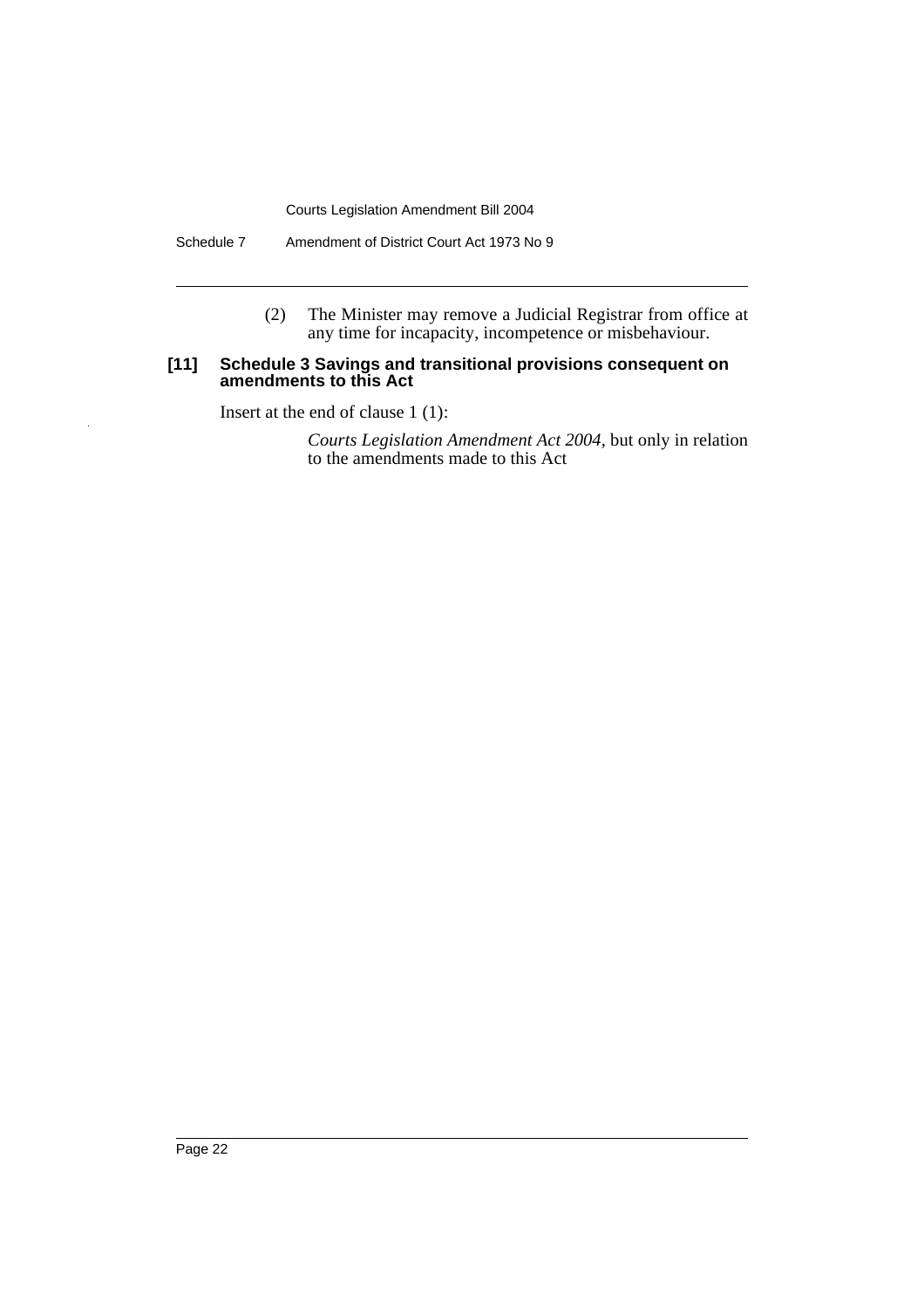Amendment of Jury Act 1977 No 18 Schedule 8

# **Schedule 8 Amendment of Jury Act 1977 No 18**

(Section 3)

### **[1] Sections 13 and 26**

Omit "in the form prescribed by the regulations" from sections 13 (1) and 26 (1) wherever occurring.

## **[2] Section 26 Persons selected to be summoned**

Omit "at the court or coronial inquest at the time specified".

Insert instead "at the court or coronial inquest, at the place and at the time specified".

## **[3] Section 76 Regulations**

Insert after section 76 (1):

- (1A) In particular, the regulations may make provision for or with respect to the following:
	- (a) the information or other matter to be contained in any notice, summons or other document that by or under this Act is required or permitted to be prepared,
	- (b) the manner of service of any such document.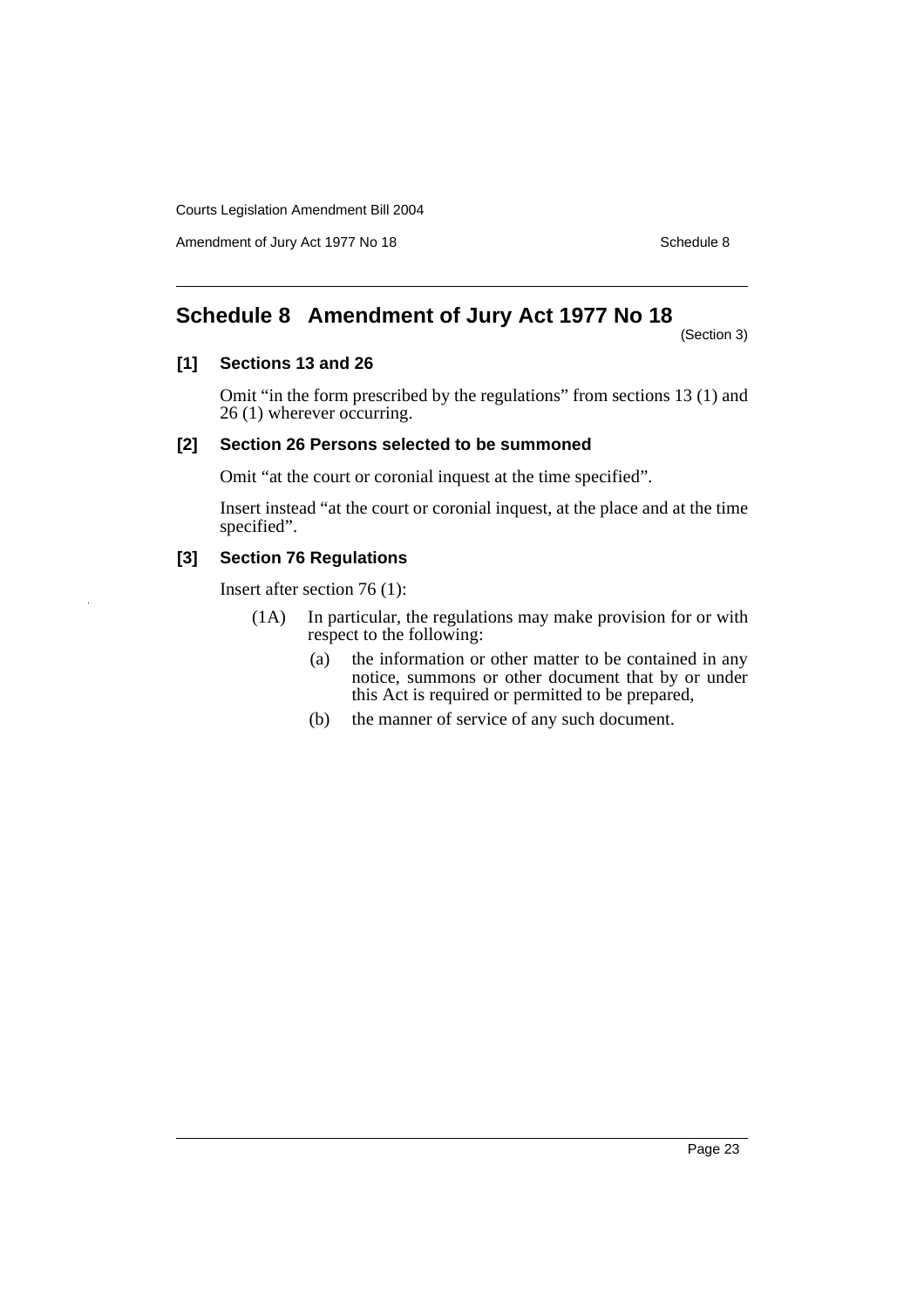Schedule 9 Amendment of Protected Estates Act 1983 No 179

# **Schedule 9 Amendment of Protected Estates Act 1983 No 179**

(Section 3)

#### **[1] Section 30 Protective Commissioner may authorise and direct functions of managers**

Omit section 30 (1) (a) and (b). Insert instead:

- (a) authorise the person appointed as manager to have:
	- (i) all, or any specified, functions necessary and incidental to the management and care of the estate, and
	- (ii) such other functions as the Protective Commissioner may direct or authorise the manager to have or exercise, and
- (b) make such orders, and give such authorities and directions, of the kind referred to in section 32 or 33 as appear to the Protective Commissioner to be necessary or expedient or that the Protective Commissioner thinks fit (as if a reference in those sections to the Court were a reference to the Protective Commissioner), and
- (c) give the person appointed as manager such directions in respect of the orders, authorities and directions authorised by this subsection as the Protective Commissioner thinks fit.

# **[2] Section 30 (3) (a)–(c)**

Omit section 30 (3) (a) and (b). Insert instead:

- (a) authorise the person appointed as manager to have:
	- (i) all, or any specified, functions necessary and incidental to the management and care of the estate, and
	- (ii) such other functions as the Protective Commissioner may direct or authorise the manager to have or exercise, and
- (b) make such orders, and give such authorities and directions, of the kind referred to in section 32 or 33 as appear to the Protective Commissioner to be necessary or expedient or that the Protective Commissioner thinks fit (as if a reference in those sections to the Court were a reference to the Protective Commissioner), and